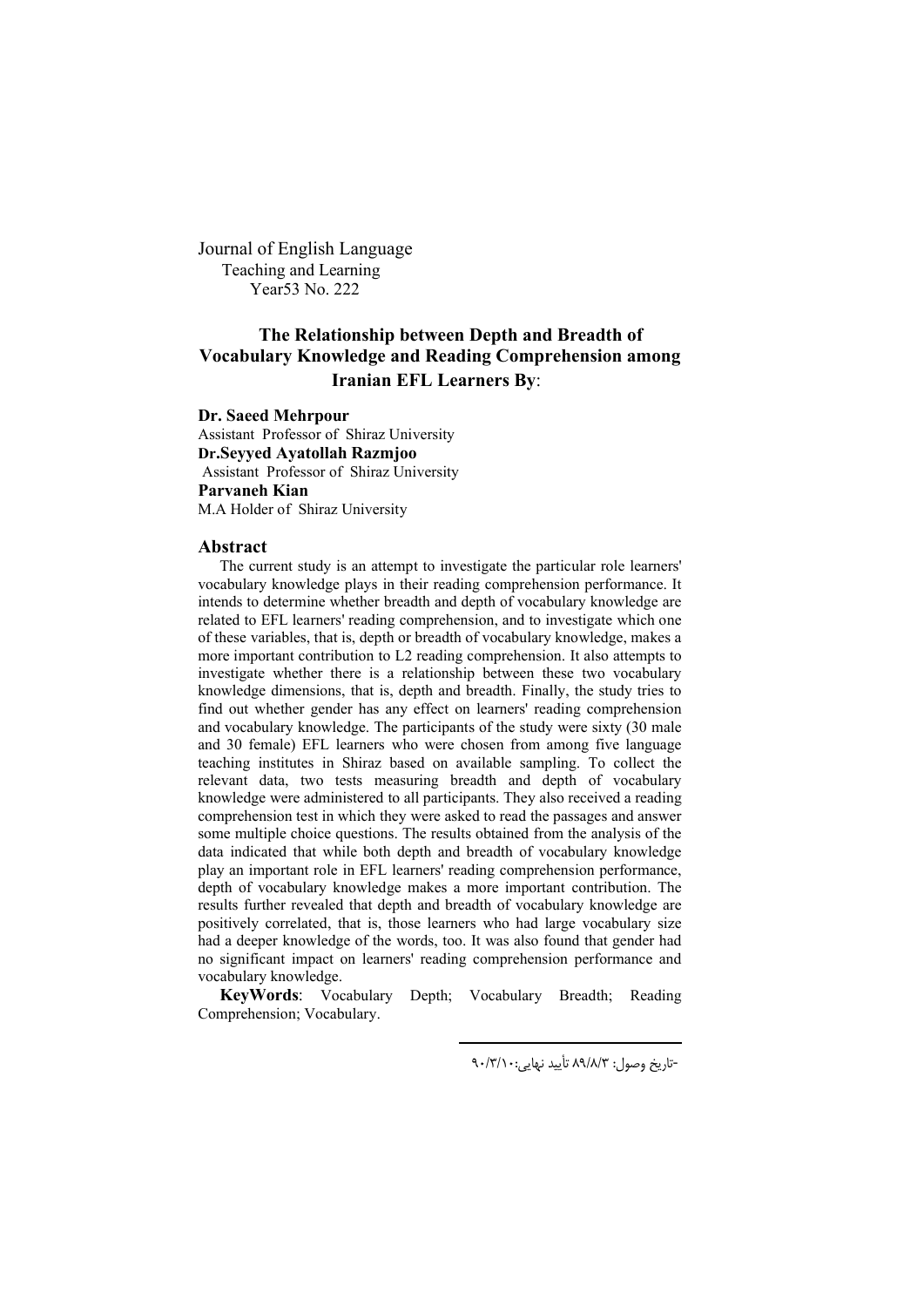## **1. Introduction**

English as an International language is used by people throughout the world for different purposes such as communicating to other people from different countries and providing a means for exchanging knowledge. From among the three major components of language, namely, sounds, grammar, and vocabulary, knowledge of the words, as the building blocks of language has a very crucial role. In fact, without the recognition of the meaning of the words, it would be impossible to either produce or perceive the language. Although students may successfully decode and read fluently, knowing the meanings of words contained in a text is critical to reading comprehension.

The significant role of vocabulary knowledge in reading comprehension has been well recognized in first language (L1) studies and this has appeared to be the case in second language (L2) settings as well. Researchers have suggested several models to describe the relationship between vocabulary knowledge and reading comprehension. According to Hu and Nation (2000), the factors involved in these models include language knowledge (of which vocabulary knowledge is a part), knowledge of the world (sometimes called background knowledge) and skill in language use (of which reading comprehension is one result).

Anderson and Freebody (1981) presented a model for initial understanding of the strong relationship between vocabulary knowledge and comprehension in the form of three hypotheses: the instrumentalist hypothesis, the aptitude hypothesis and the knowledge hypothesis.

The instrumentalist hypothesis is the commonsense model of the vocabulary–reading comprehension connection. This model suggests that knowing more words makes one a better reader; therefore, to improve comprehension, vocabulary words should be taught. Some findings support the instrumentalist model, but we cannot conclude that vocabulary instruction will lead to full comprehension. Although the relationship between vocabulary and comprehension of a text is clear, the instrumentalist hypotheses can not stand alone; it is only one aspect of the vocabulary–reading comprehension relationship.

The second hypothesis is the knowledge hypothesis which emphasizes the influence of the readers' background knowledge on comprehension. It is not only the knowledge of the meaning of words that causes a reader to comprehend a text, but also the knowledge of the concepts that the words represent. The knowledge hypothesis proposes a link between knowledge and comprehension, but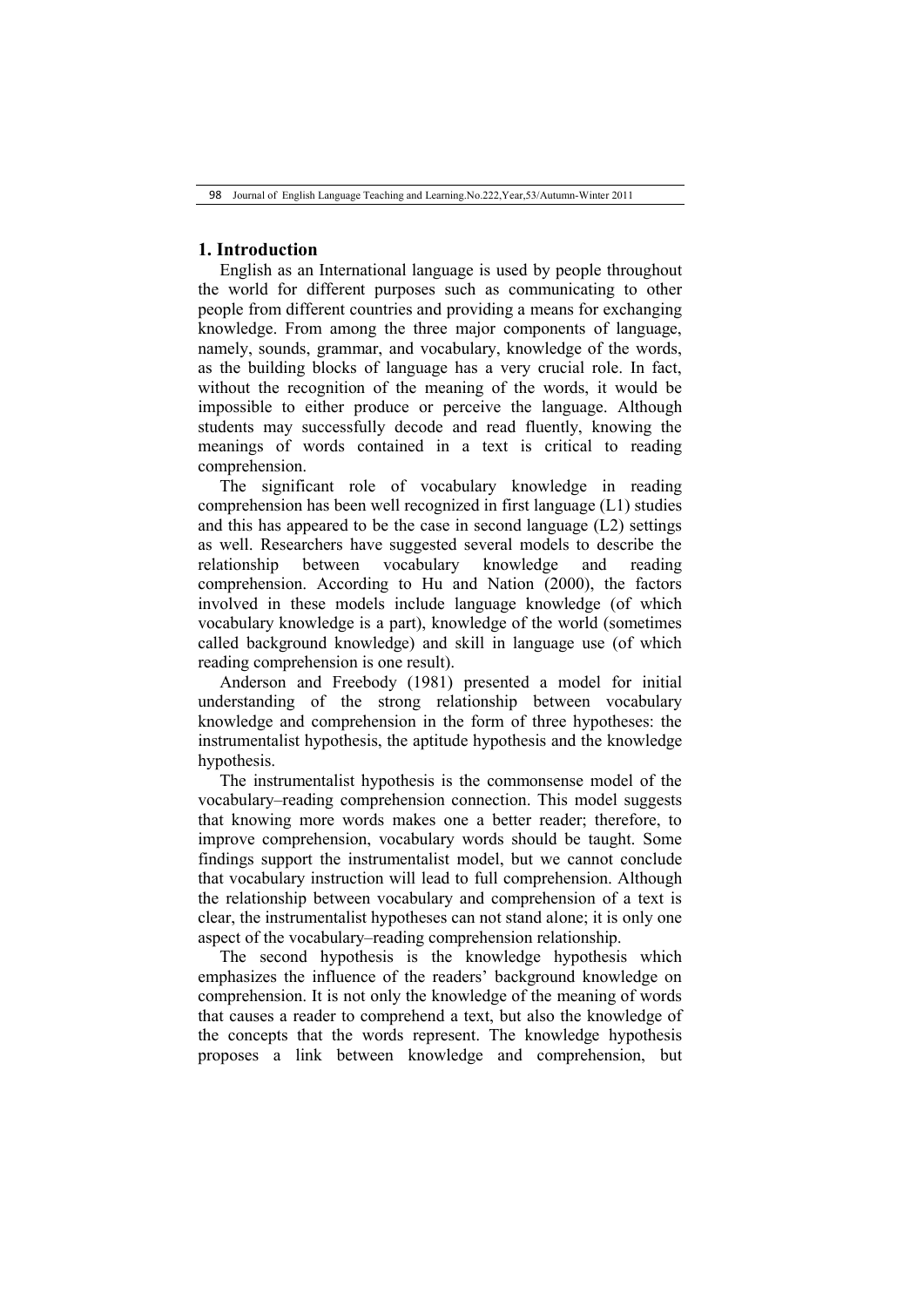vocabulary knowledge is only part of the knowledge structure that plays a role in reading comprehension.

The aptitude hypothesis is the third theory presented in the Anderson and Freebody's (1981) framework. This theory suggests that the relationship between vocabulary and comprehension is affected by a third factor; a general underlying verbal aptitude. According to this model, individuals who have higher verbal abilities will learn new words more easily, possess larger vocabularies and will be better at understanding written texts than those who have lower verbal abilities.

Mezynski (1983) suggests a fourth view, which is the access view of the relationship between vocabulary knowledge and language use. In this model like the instrumentalist view, vocabulary is seen as having a causal relationship with comprehension provided that the reader accesses new words quickly and efficiently. Access can be improved through practice.

A number of studies in both L1 and L2 have demonstrated that vocabulary knowledge is one of the best predictors of reading ability and the ability to acquire new information from texts (Anderson, 2000; Nation, 2001; Qian, 2002; Read, 2000). Grabe and Stroller (2001) emphasize the role of large vocabulary knowledge in reading comprehension. Similarly, Stahl (2003) says that the relationship between vocabulary and reading comprehension is a "robust" one and that vocabulary knowledge has consistently been the "foremost predictor of a text's difficulty" (p.241).

But what do we mean by the word "knowledge"? As a matter of fact, it is difficult to reach a consensus on what is involved in word knowledge and how to measure vocabulary knowledge because of the complexity of this construct. Nation (1990) offered eight aspects of word knowledge: (1) the spoken form of a word, (2) the written form of the word, (3) the grammatical behavior of the word, (4) the collocation behavior of the word, (5) the frequency of the word, (6) the stylistic register constraints of the word, (7) the conceptual meaning of the word, and (8) the associations the word has with other related words.

Richards (1976) made several assumptions on word knowledge which included knowledge of word meanings, semantic, usage, constraints, its morphology, associations, and contextual meaning. Chappelle (1998) argues that a trait definition of vocabulary should contain four dimensions: (1) vocabulary size; (2) knowledge of word characteristics; (3) lexicon organization; and (4) process of lexical access. Henriksen (1999) suggests that lexical competence should contain three dimensions: (1) precision of knowledge; (2) depth of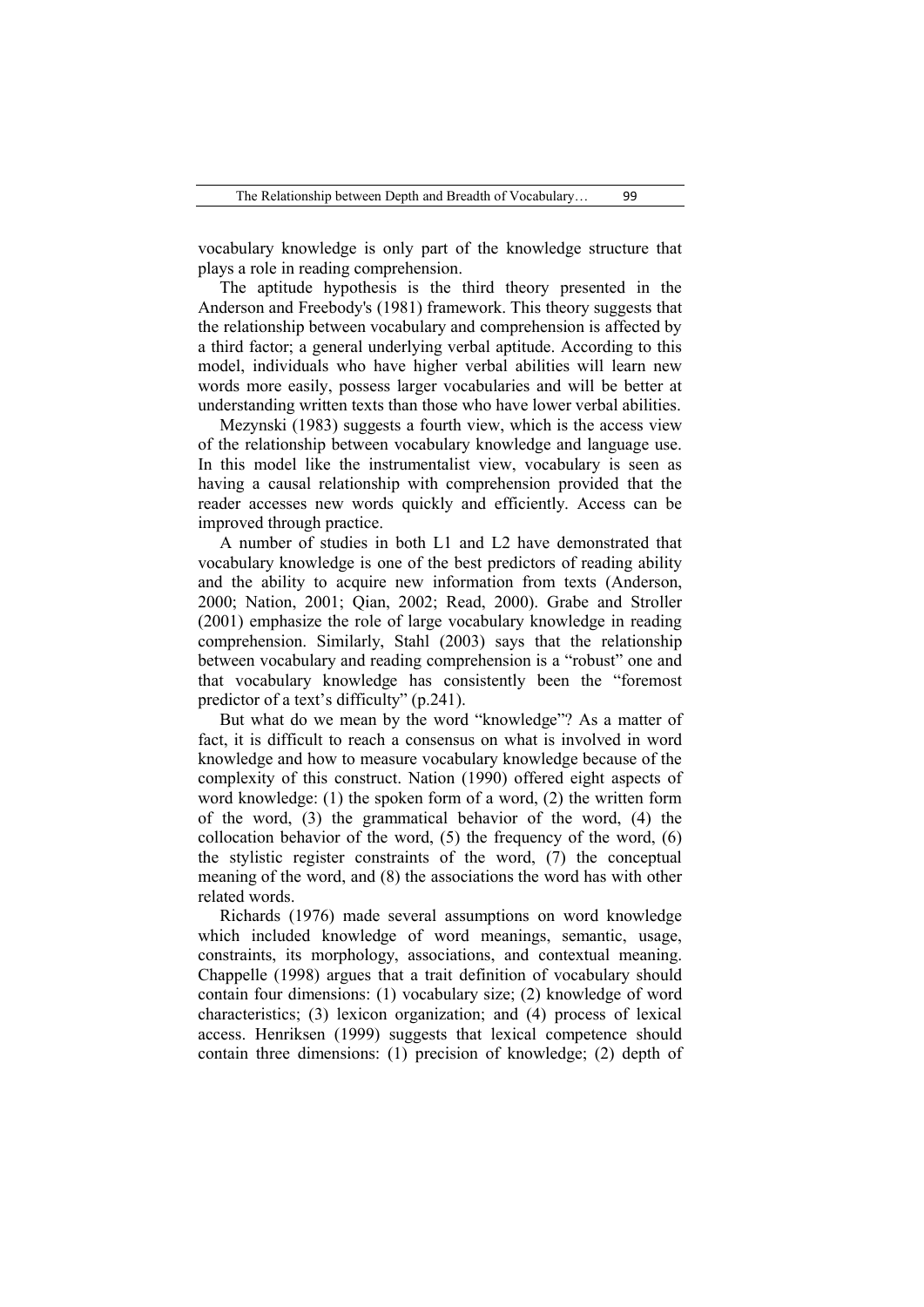knowledge; and (3) receptive and productive knowledge. Qian's (2002) recent framework proposes that vocabulary knowledge comprises four intrinsically connected dimensions: (1) vocabulary size, which refers to the number of words of which a learner has at least some superficial knowledge of meaning; (2) depth of vocabulary knowledge, which includes all lexical characteristics, such as phonemic, graphemic, morphemic, syntactic, semantic, collocational, and phraseological properties, as well as frequency and register; (3) lexical organization, which refers to the storage, connection, and representation of words in the mental lexicon of a learner; and (4) automaticity of receptive-productive knowledge, which refers to all the fundamental processes to access the word knowledge for both receptive and productive purposes, including phonological and orthographic encoding and decoding, access to structural and semantic features from the mental lexicon, lexical-semantic integration and representation, and morphological parsing and composing.

There are still researchers who have a more similar view about vocabulary knowledge. For instance, Read (2000), Qian (2002) and Vermeer (2001) considere vocabulary knowledge as consisting of two dimensions of breadth and depth of vocabulary knowledge. Although these constructs have been defined in different ways (e.g., Nassaji, 2004; Qian, 2002; Zareva, 2005), here *breadth* of vocabulary knowledge indicates a person's vocabulary size, or approximately how many words one knows. In contrast, the *depth* of vocabulary knowledge refers to the quality of a person's knowledge of a word – how well someone knows a specific word or set of words.

The present study is motivated by the study of Qian and Schedl (2004), who found that depth of vocabulary knowledge and TOEFL vocabulary had the same difficulty level and both had similar relationships with reading comprehension tests. Thus, of particular interest is finding out whether the predictive power of Depth of Vocabulary Knowledge Test (DVKT) and the size of vocabulary knowledge test in reading comprehension is the same in other EFL and ESL contexts. Furthermore, this study aims to investigate the relationship between these two aspects of vocabulary knowledge, namely depth and breadth, with gender.

## **1.1. Statement of the problem**

Over the last ten to fifteen years, vocabulary has been considered as a component of language proficiency, both in L1 and L2 language acquisition. Knowledge of words is now considered the most important factor in language proficiency and school success, partly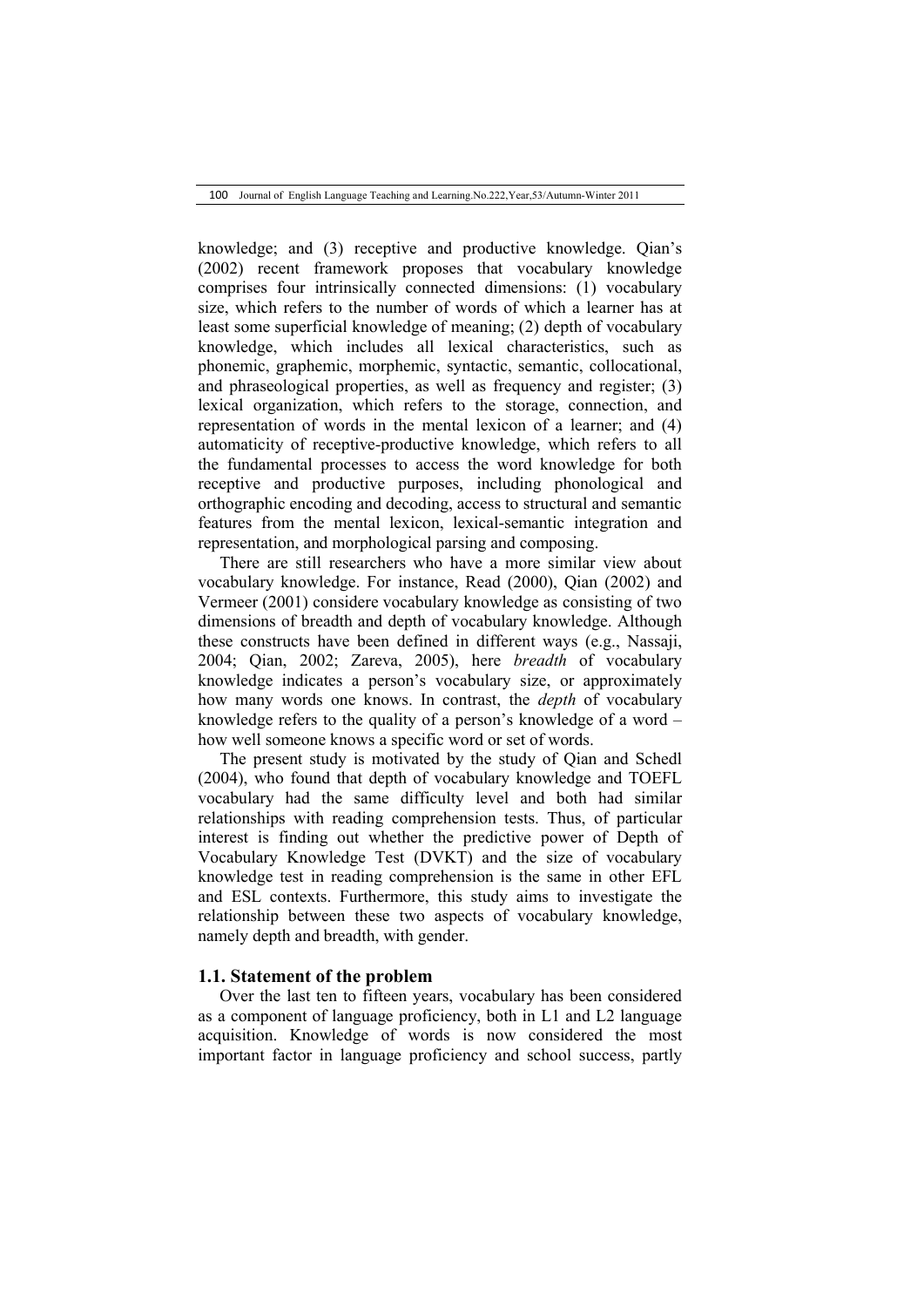because of its close relation with text comprehension (Bernhardt, 2005). Without knowledge of words, understanding sentences or texts is not possible. Based on several researches, it has been realized that knowledge of words is multidimensional and includes various types of knowledge. Thus, researchers such as Greidanus and Nienhuis (2001), Read (2000), Vermmer (2001) and Wolter (2001) have tended to view vocabulary knowledge as consisting of two dimensions of breadth (how many words are known) and depth (how well is a word known).

The breadth of a learner's word knowledge (also referred to as vocabulary size) is the number of words with which the individual is familiar to some extent. Depth of vocabulary refers to how much learners know about the meanings of the words they are familiar with, along with the connections that exist among the word meanings they know.

Some researchers (Schmitt & Meara, 1997; Wesche & Paribakht, 1996) considered measuring breadth to have a limited value because it ignores the fact that words can be known to a greater or lesser extent. However, too little is known about the relationship between these various aspects of word knowledge to justify such a qualification. In the above mentioned researchers' view, there is much overlap between breadth and depth of word knowledge, and thus there should be a strong relationship between breadth and depth measures. Both are strongly related because vocabulary growth shows a strong developmental stability, as it is related to text comprehension.

Therefore, the present study attempts to explore the relationship between these two aspects of vocabulary knowledge and reading comprehension of Iranian EFL learners. Furthermore, it tries to find out whether gender, as a variable has any relationship with students' vocabulary knowledge.

## **2. Literature Review**

#### **2.1. Vocabulary Knowledge and Reading Comprehension**

 With regard to the relationship between vocabulary knowledge and reading comprehension, Koda's (1989) study on 24 college students learning Japanese as a foreign language found equally strong correlations between vocabulary knowledge and reading comprehension.

 Gelderen *et al*. (2004) administered tests of English vocabulary knowledge and reading comprehension to 397 Dutch students from Grade 8 to Grade 10 in secondary education and found a correlation of .63.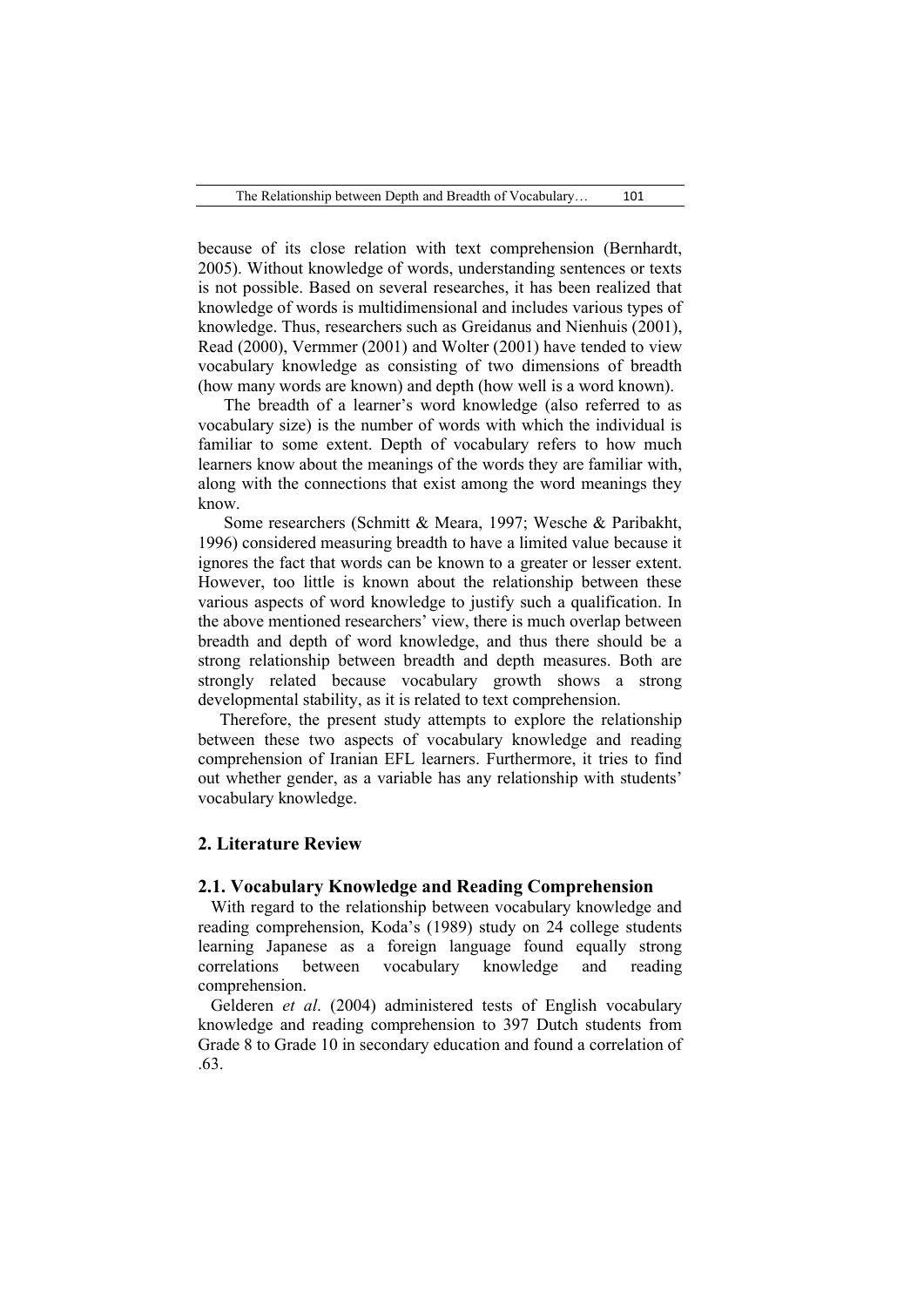Snow (2002) found that the strength of the relationship between a kindergarten vocabulary measure and reading comprehension increased substantially as the children advanced in grade level. The correlations for first graders, fourth graders, and seventh graders were .45, .62, and .69, respectively.

Recently, several researchers, educators, and teachers have been eager to know the extent to which reading comprehension depends on vocabulary knowledge. Huang (1999) measured the vocabulary size of university students and their reading comprehension ability by considering the effects of vocabulary knowledge and content knowledge on reading comprehension. The subjects were 246 university juniors who were non-English majors. They took Nation's (1990) Vocabulary Levels Test, an English passage, a recall protocol, and the Inventory of Content Knowledge and Interest Questionnaire. The results show that university students' comprehension of any English text depends on vocabulary knowledge and content knowledge, but their comprehension depends more on vocabulary knowledge than on content knowledge. He also found that in Taiwanese students' reading comprehension scores 69% of the variance was explained by their vocabulary knowledge. Clearly, L2 reading comprehension depends strongly on vocabulary knowledge.

Early factor analytic studies considered vocabulary knowledge as one of the major factors in reading comprehension (Davis, 1944; Spearritt, 1972). For example, Davis factor analyzed tests of nine skills underlying reading comprehension and found two major factors: word knowledge and reasoning. These two factors accounted for 89% of the variance in reading comprehension. Spearritt (1972) reanalyzed Davis's (1944) data and found four main factors: word knowledge, drawing inferences from the content, following the structure of the passage, and recognizing a writer's intent and tone. Word knowledge was the best differentiated of these four skills.

Guo (2006) examined the relationship among vocabulary knowledge, syntactic awareness and reading comprehension of 155 English speaking undergraduate and graduate students. Factor analysis show that syntactic awareness is highly correlated with reading comprehension; there is strong positive correlation between vocabulary knowledge and syntactic awareness; and the same high correlation holds for the relationship between syntactic awareness and reading comprehension. Structural equation modeling indicates that syntactic awareness directly affects reading comprehension, and indirectly influences reading comprehension via vocabulary knowledge.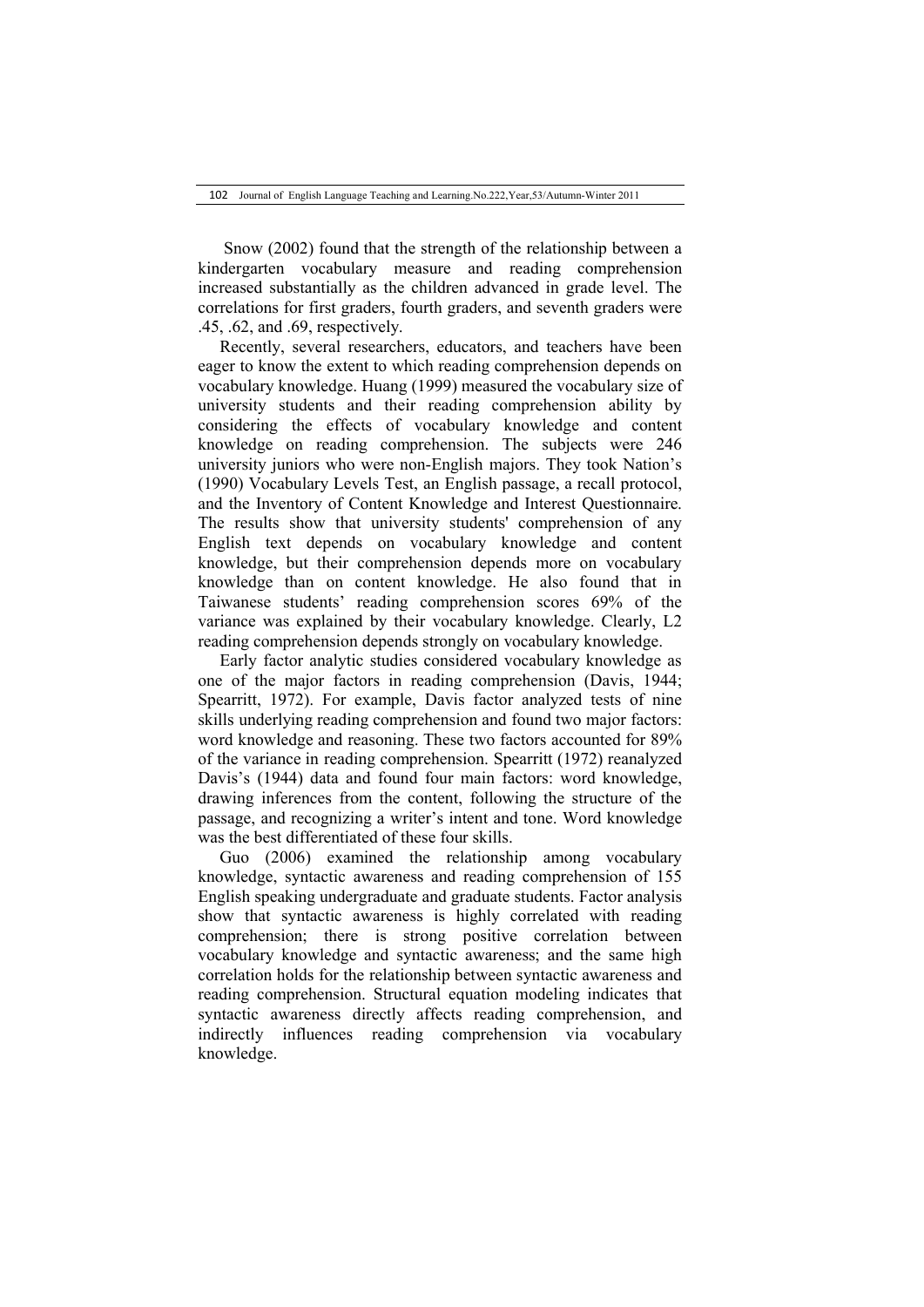Shiotsu and Weir (2007) examined the relative contribution of knowledge of syntax and knowledge of vocabulary to L2 reading. Their pilot study took place in two different contexts: a heterogeneous population studying at the tertiary level in the UK and a homogenous undergraduate group in Japan. These two studies were followed by a larger main study, again involving a homogeneous Japanese undergraduate population. In contrast with previous findings in the literature, all three studies support the relative superiority of syntactic knowledge over vocabulary knowledge in predicting performance on a reading comprehension test.

### **2.2. Vocabulary Size and Reading Comprehension**

Stahl (2003) emphasizes that studies from readability formulae have "found that the most important factor in determining the difficulty of a text is the difficulty of the words' (p. 246). Vocabulary size is thus a reliable predictor of reading comprehension.

Grabe (1991) asserts that one of the most important areas of research for reading comprehension is research in vocabulary development. Grabe and Stroller (2001) emphasize the role of large vocabulary knowledge in reading comprehension. They stress that students need to recognize a large number of words to become fluent readers. They advised teachers to help students better understand the texts by explicitly teaching the key words of the text to be read in class.

In L2 research, a number of studies have investigated the relationship between vocabulary size and academic reading comprehension. Laufer's (1992) study was done on 92 first-year university students whose native language was either Hebrew or Arabic. He used two tests of vocabulary, namely, the *Vocabulary Levels Test* (Nation, 1983) and *Eurocentric Vocabulary Test* (Meara & Jones,1989) which required the testees to say 'yes' or 'no' to indicate whether they knew the meaning of a target word. Reading comprehension was measured by two standardized reading tests: the reading comprehension section of *Examen Hoger Algermeen Vortgzet Onderwijs*, consisting of two texts with 20 multiple-choice comprehension items, and an English sub-test of the Israel university psychometric entrance test, comprising 40 multiple-choice questions. The correlation between the scores on the *Vocabulary Levels Test* and the reading comprehension test was .50 (*P*<.0001) and that between the scores on a *Eurocentres Vocabulary Test* on reading comprehension was .75 ( $p$ < .0001).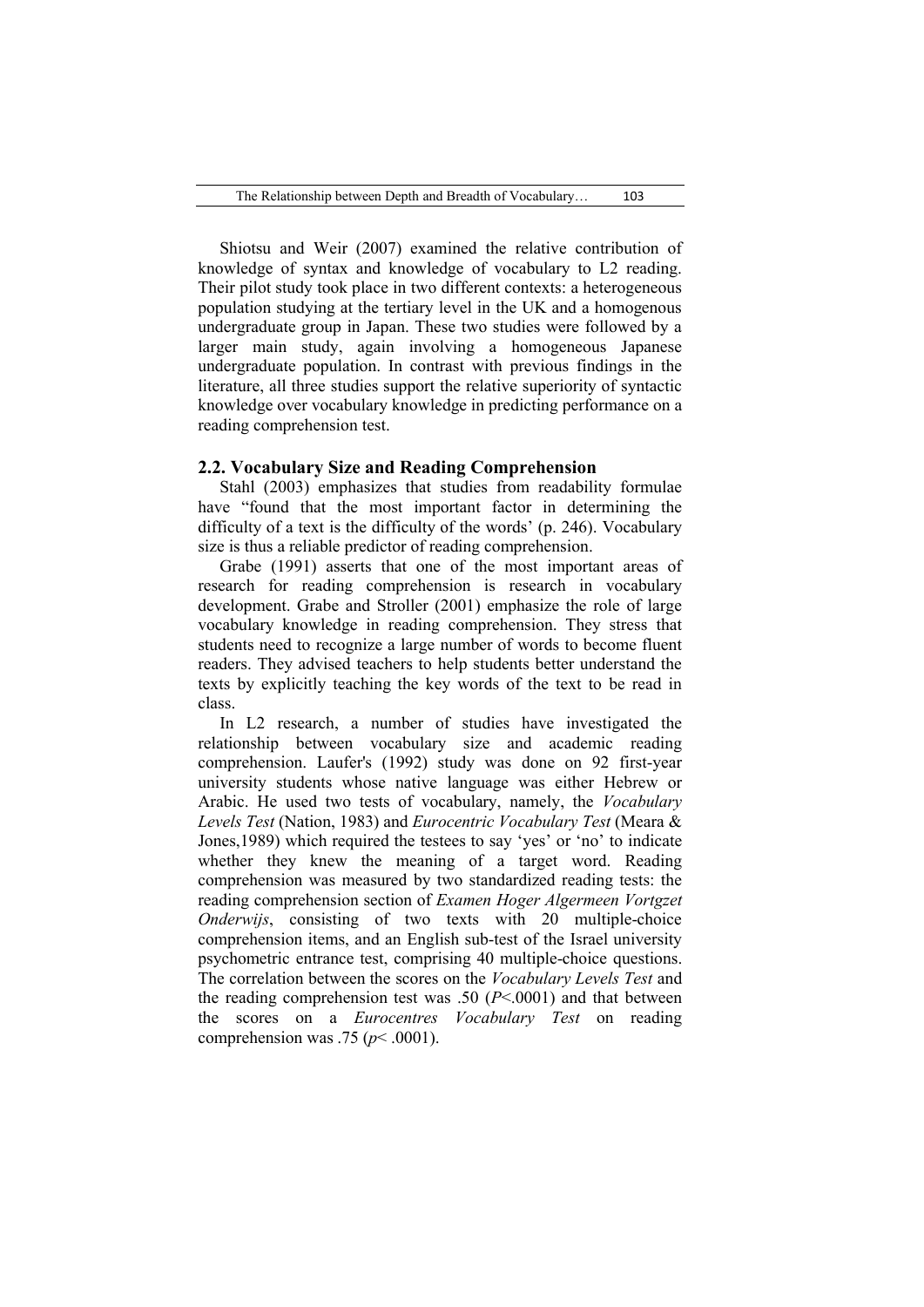In another study done by Laufer (1996), he investigated the relationship between the vocabulary knowledge and reading comprehension of 80 first-year university students of similar L1 backgrounds in Israel. He reported the correlation of  $.71$  ( $p$   $\leq$  .0001) between students' scores on reading comprehension and on the Vocabulary Levels Test*.* 

Qian (1999) found stronger correlations in his study of 44 Korean speakers and 33 Chinese speakers using version A of the VLT and the Reading Comprehension section from the TOEFL. The correlation between the two tests was .78. Beglar (1999) conducted an almost identical study to find the relationship between vocabulary size and reading comprehension. He used four versions of the 2,000 word level from the VLT for 496 Japanese high school students and four versions of the UWL from the same test for another 464 students. He found that scores on the Reading Comprehension subsection of the TOEFL test correlated with scores on versions A and B of the 2,000 word level at .66 and .62, respectively, and with scores on versions A and B of the UWL section at .67 and .71, respectively.

Zhang and Annual (2008) explored the role of vocabulary in reading comprehension. Thirty-seven secondary students of a school in Singapore participated in this study. The Vocabulary Levels Tests were used to measure students' vocabulary knowledge and some different measures were used to test their reading comprehension and summary abilities. Results suggest that students' vocabulary knowledge at the 2,000-word ( $r=$  .423,  $p<$ .01) and at the 3,000-word levels ( $r = .848$ ,  $p < .01$ ) correlated with their reading comprehension.

Hu-Hsueh-Chao and Nation (2000) tried to see what percentage coverage of text is needed in reading for pleasure. The study examined the effect of three densities of unknown vocabulary on two measures of reading comprehension: a multiple-choice test and a cued written recall test. In the case that 80% of the running words in the text were familiar to the readers, no adequate comprehension on either of the measures was obtained. Where 90% and 95% of the tokens in the text were familiar to the readers, some gained adequate comprehension but most did not. A simple regression analysis of the data showed a predictable relationship between the density of unknown words and degree of comprehension. It seems that for learners to gain unassisted comprehension of a fiction text, around 98% coverage of vocabulary is needed.

Zimmerman (2004) investigated the role of vocabulary size in assessing learners from various L1 backgrounds and for institutional placement. First, the vocabulary size of students from each language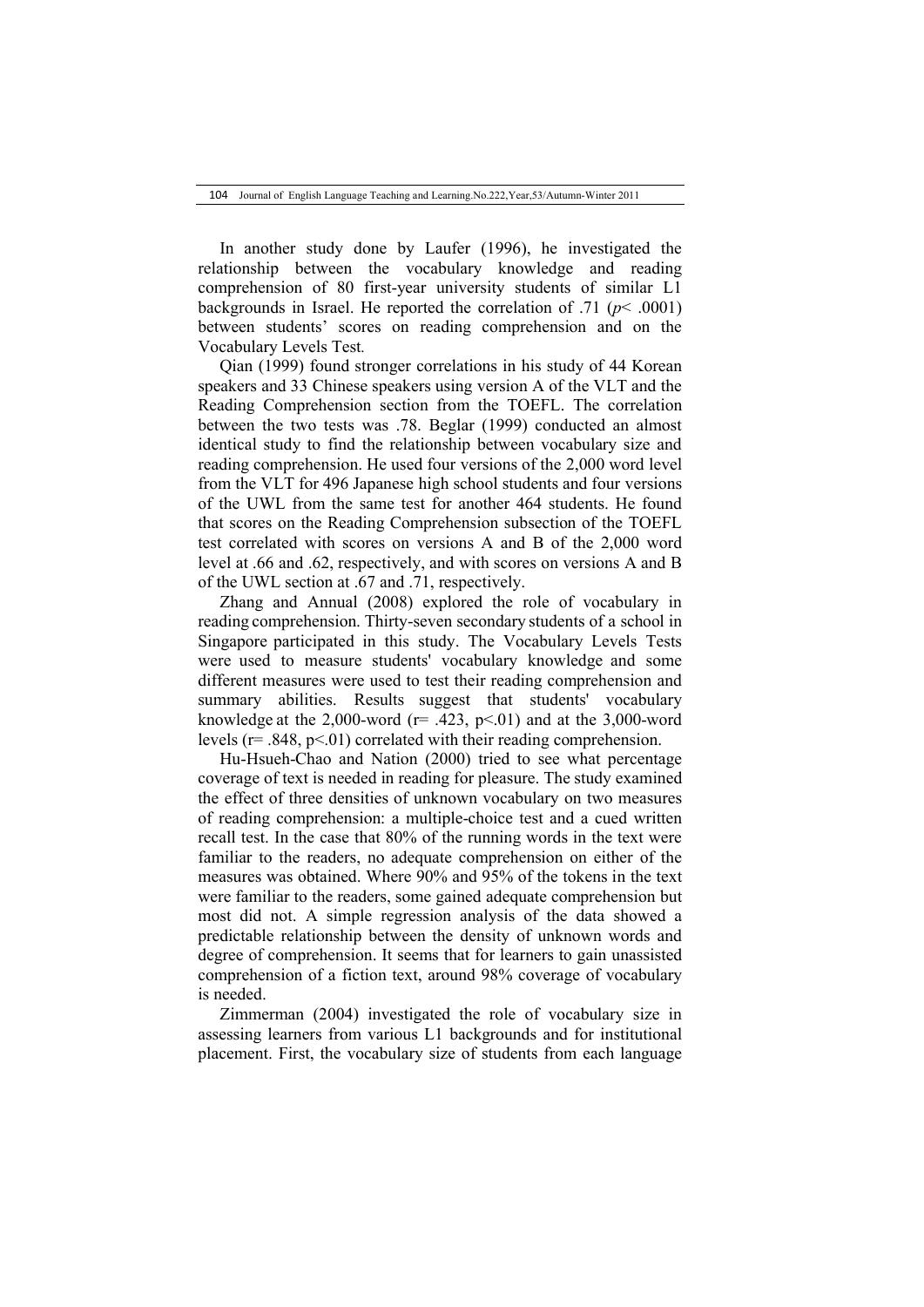group was compared. Then, students' vocabulary size scores were correlated with their placement scores that evaluated reading, writing, speaking, listening, and grammar. Finally, the vocabulary size of new students was compared to those of students within the same institutional placement level. The results showed that within the same institutional placement levels, speakers of Spanish and Korean had larger English vocabularies than speakers of Japanese and Chinese. The correlation analysis revealed that vocabulary size correlated most with speaking, and listening, followed by grammar, then reading and writing. Finally, the cross-sectional analysis indicated that the vocabulary size of newly placed students was generally larger than that of continuing students.

In the behavioral sciences, a correlation of .50 is generally regarded as an indication of a 'large co-relational effect size' (Cohen, 1988, p.80), or at least a 'moderate positive relationship' (Hamilton, 1990, p. 481) between any two variables considered. Following this general rule, the above reports appear to indicate that there probably exists a strong association between the learner's breadth of vocabulary knowledge and their reading comprehension levels. As a result, scores on vocabulary size are capable of predicting performance on reading tasks.

#### **2.3. Vocabulary Depth and Reading Comprehension**

Qian's (2002) study was designed to examine the role of depth and breadth of vocabulary knowledge in reading for basic comprehension in university-level academic settings and also to evaluate the utility value of the Depth of Vocabulary Knowledge (DVK) test. This study was done in the context of TOEFL research with a sample of 217 international students speaking 19 different native languages. Results from this study supported Qian's earlier findings that (1) scores on depth of vocabulary knowledge were highly correlated with those of basic reading comprehension ( $r = .77$ ,  $p < .01$ ) and (2) the DVK was a reliable measure, which has contributed uniquely and significantly to the assessment of reading performance. According to Qian (2002), scores obtained from this instrument explained close to 60% of the variance in the reading scores.

In a more recent study, Qian and Schedle (2004) empirically evaluated an in-depth vocabulary knowledge measure to find out whether it could be used as a basis to design appropriate and useful item types for assessing test takers' reading comprehension. The study was done on 207 international students attending an ESL program in a major Canadian University. The results showed that depth of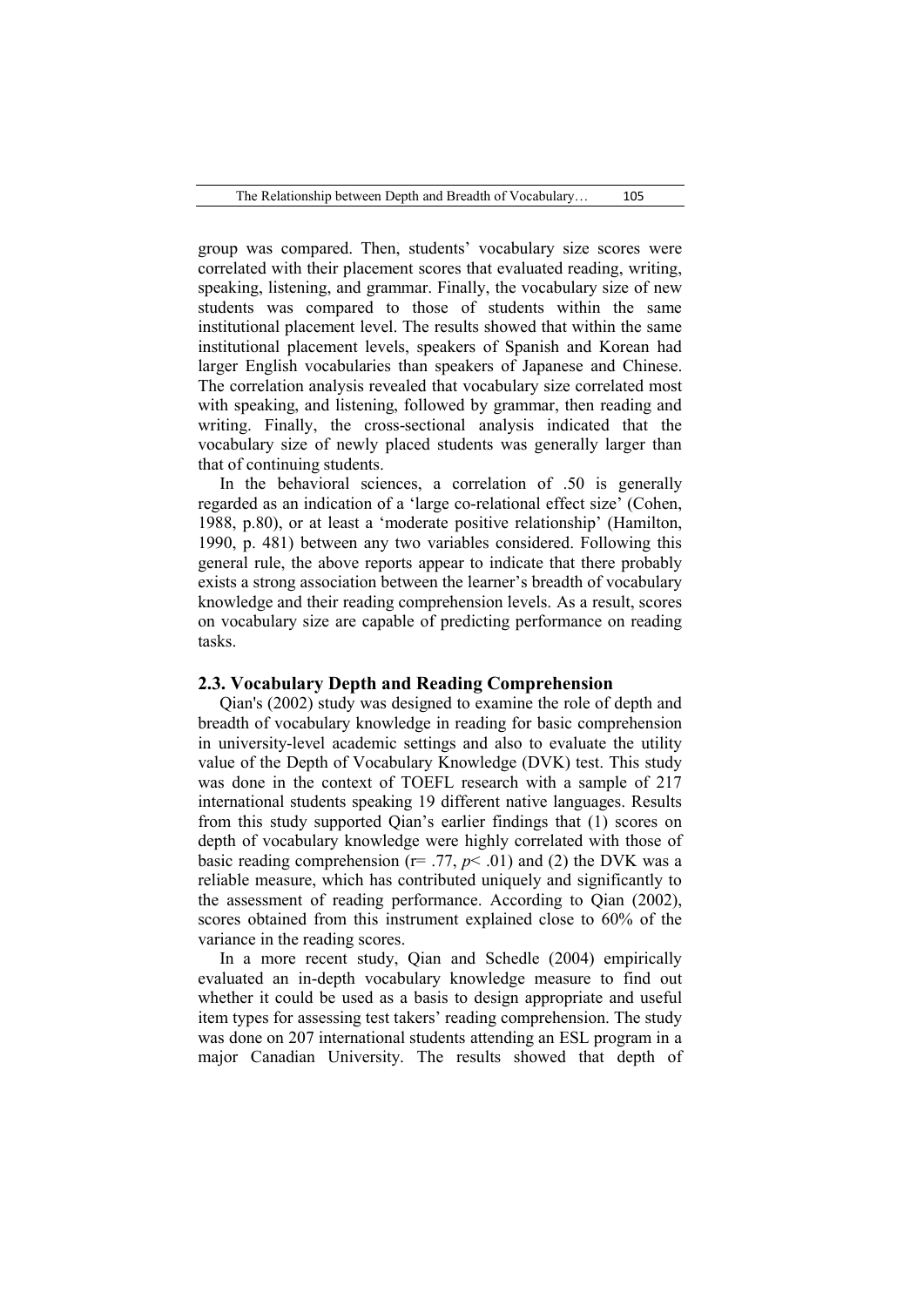vocabulary knowledge and TOEFL had the same difficulty level and both had similar relationships with reading comprehension tests. It was also found that the new measure had a similar difficulty level compared to existing TOEFL vocabulary measures, and also provided a similar amount of prediction of ESL test takers' reading performance.

# **2.4. The relationship between Depth and Breadth of Vocabulary Knowledge**

Schmitt and Meara (1997) conducted a study to investigate the relationship between depth and breadth of vocabulary knowledge of 88 Japanese young adults. They reported that while the learners' knowledge of suffix and word association were interrelated with their vocabulary sizes at various levels, the correlations between word association and vocabulary size were fairly high ( $r = .62$ ,  $p < .50$ ) for productive knowledge and  $(r=.61, p<.05)$  for receptive knowledge. It thus supports the hypothesis that breadth and depth are two interconnected dimensions of vocabulary knowledge.

The division between vocabulary breadth and depth, however, is not as distinct as it may seem on the surface. Qian (1999) came to a similar conclusion after he administered the Vocabulary Levels Test (VLT) and the Word Associates Format to 44 Korean speakers and 33 Chinese speakers. He found that the scores of the two tests were closely and significantly correlated at .78 for the Korean speakers and .82 for the Chinese speakers.

Qian's (2002) study was conducted in the context of Test of English as a Foreign Language (TOEFL) research to examine the roles of breadth and depth of vocabulary knowledge in reading comprehension and also to empirically evaluate a test which measures three elements of the depth of vocabulary knowledge, namely, synonymy, polysemy, and collocation. The results show that depth of vocabulary knowledge is as important as that of vocabulary size in predicting academic reading performance. The study also found that scores on the three vocabulary measures are similarly useful in predicting performance on the reading comprehension measure. The research findings confirm the importance of the vocabulary factor in reading assessment.

Vermeer (2001) indicates that it is not reasonable to suppose that vocabulary size tests are less valuable than vocabulary depth tests, because growth in both vocabulary breadth and depth are dependent on frequency of input. She administered a breadth test and a depth test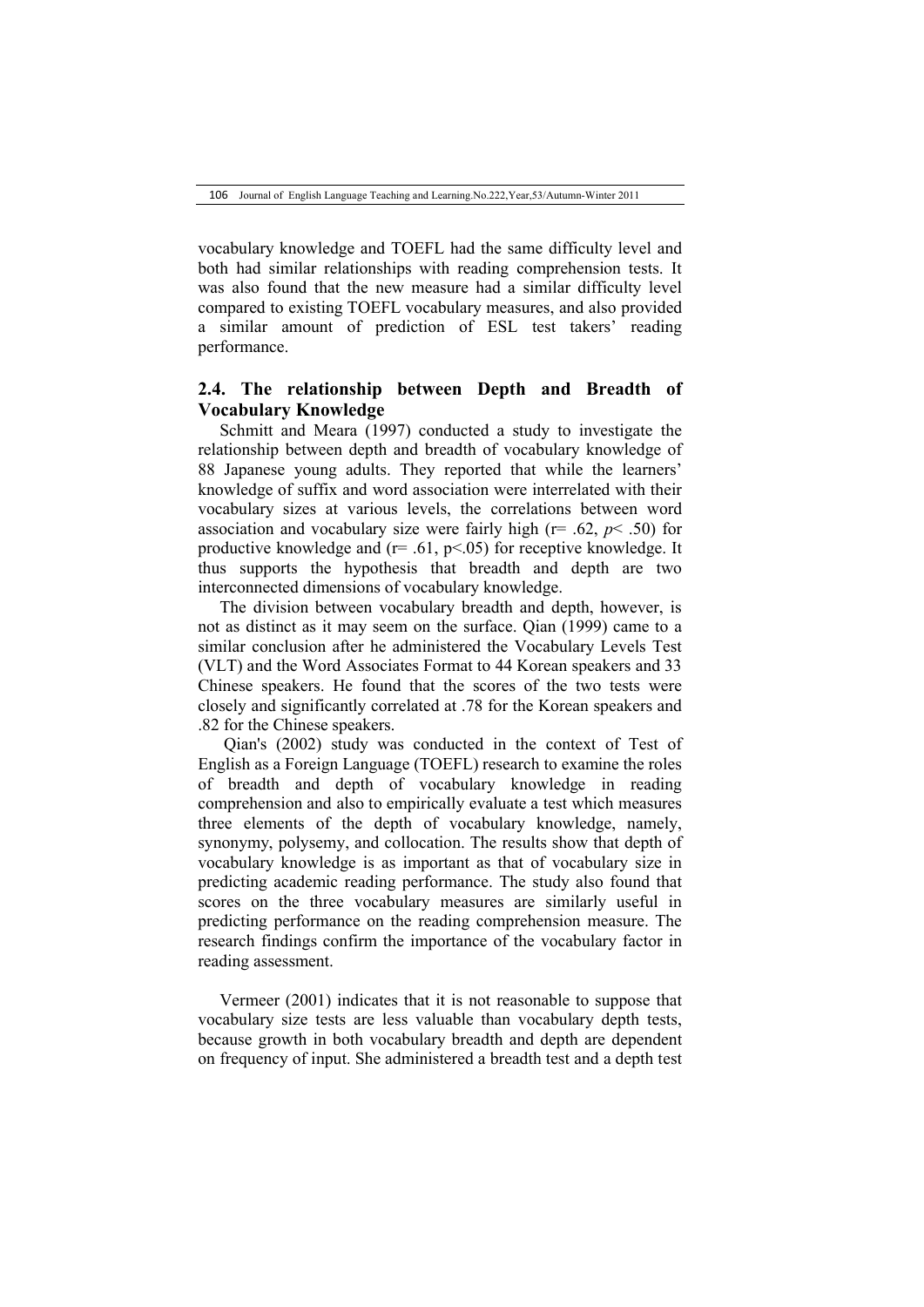to 1,600 Dutch monolingual and bilingual 4- and 7-year olds and found that the scores on the three different measures were significantly correlated ( $r = .73, .83,$  and  $.93, p < .01$ ). She explained that "a deeper knowledge of words is the consequence of knowing more words, or that, conversely, the more words someone knows, the finer the networks and the deeper the word knowledge (p.230)."

Researchers usually distinguish between two aspects of an individual's word knowledge: breadth and depth. In addition to these two factors, Tannenbaum et al. (2006) consider fluency in the study of word knowledge. He aimed at finding out the relationships between three dimensions of word knowledge and reading comprehension. The study was carried out with a sample of 203 third-grade students. Confirmatory factor analyses, structural equation modeling, and hierarchical regression analyses show that a 2-factor model of breadth and depth/fluency provides the best fit to the data. Breadth has a stronger relationship to reading comprehension than depth/fluency does; however, the two dimensions of word knowledge have significant overlapping variance that contributes to the prediction of reading comprehension.

## **2.5. Gender and Reading Comprehension**

There are a few studies conducted to investigate the relationship between gender and reading comprehension. Sallabas's (2008) study aimed to determine the effect of student gender in the process of reading comprehension and developing attitude towards reading. The results of the study reveal that there is a big difference between the two genders over reading comprehension. In fact, girls are better at reading comprehension than boys. Also it is found that gender affects attitude towards reading.

Al-Shumaimeri (2005) investigated the differences between Saudi tertiary level male and female students of English as a foreign language in the comprehension performance of gender-neutral texts. One hundred and thirty two male and female university students participated in this study. They were given two reading comprehension tests on two different types of gender-neutral text (familiar and unfamiliar). Findings reveal that content familiarity has a facilitating effect on reading comprehension. Male students significantly outperformed their female counterparts in both tests.

Pae's (2004) study examined the effect of gender on English reading comprehension for Korean EFL (English as a Foreign Language) learners. The gender effect was measured using a DIF (Differential Item Functioning) methodology. Specifically, gender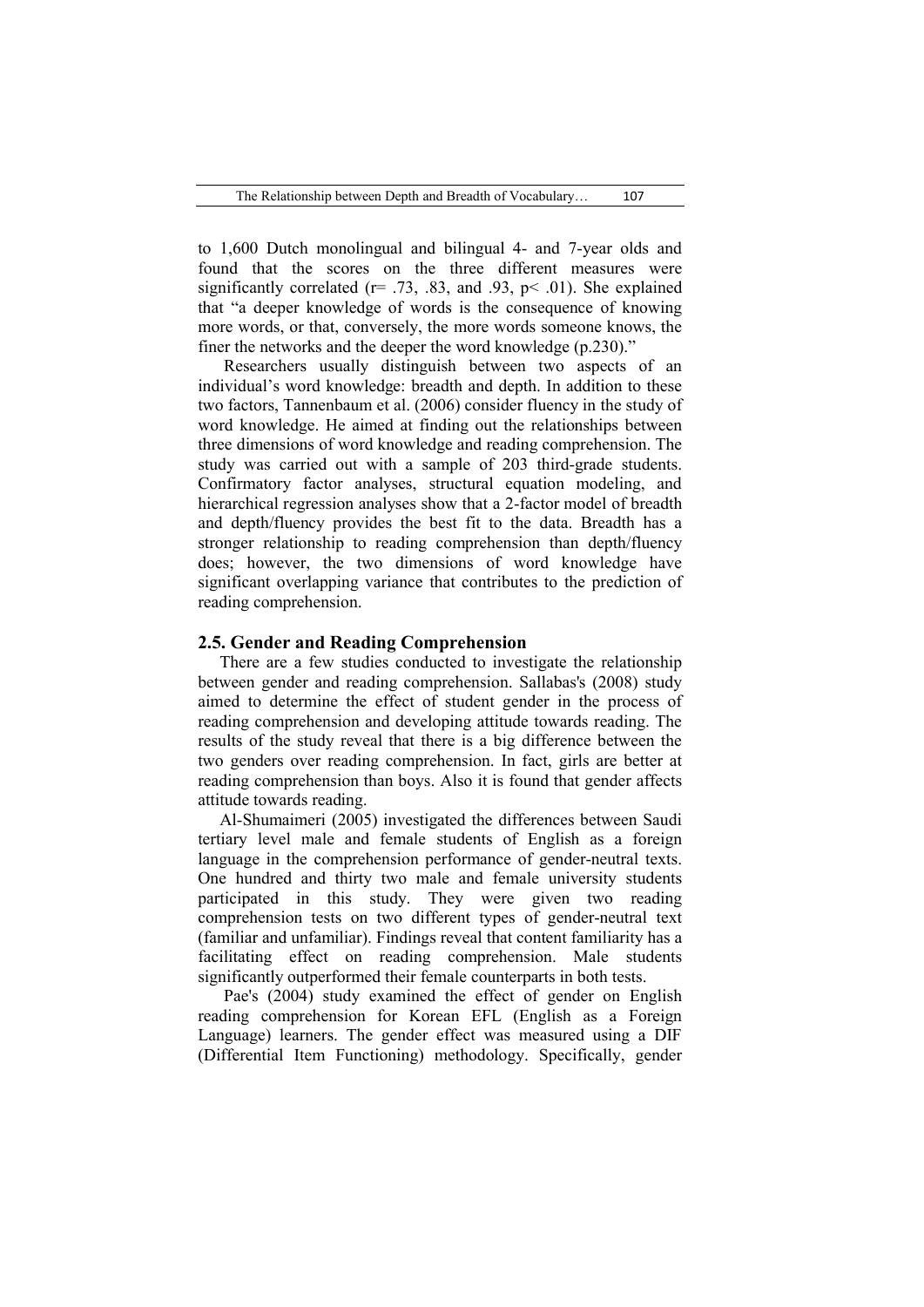108 Journal of English Language Teaching and Learning.No.222,Year,53/Autumn-Winter 2011

DIF was investigated for a random sample of 14,000 Korean examinees (7,000 males and 7,000 females) who took the English subtest of the 1998 Korean National Entrance Exam for Colleges and Universities. The results of the study indicate that items classified as Mood/Impression/Tone tended to be easier for females, whereas items classified as Logical Inference were more likely to favor males regardless of item content. Further content analysis reveals that passage content is not a reliable factor that predicts interaction between gender and performance in reading comprehension, hence suggesting that future studies about gender effect on second language reading comprehension should consider item type as well as item content.

Wei-Wei (2009) investigated the relationship between gender differences and reading comprehension at secondary level in China. He suggests females are more global and prefer guessing meaning from context while males are more analytic and attend more to words. In other words, women utilize more top-down strategies and men more bottom-up strategies when reading a text. Females in the study were better in practicing from top to bottom and from bottom to top in their interaction with the reading passages. This involves the reader in a text and his/her background knowledge at the same time.

Young and Oxford (1997) conducted a study with native English speaking men and women ( $n = 23$  males and 26 females) to examine comprehension and strategies involved in reading two Spanish texts and one English text. The reading passages were taken from the textbooks used at the course levels of the participants. Text topics were economics, the presence of foreign cultures in work, leisure, and history. No significant differences by gender were reported with recall scores for all text topics, and there were no self-reported differences by gender in the familiarity ratings with passage topics or background knowledge of any of the passages.

Brantmeier (2002) utilized the same passages used in Young and Oxford's (1997) study along with comprehension assessment tasks with two groups of students from advanced university grammar and literature courses (23 males and 53 females for grammar courses and 9 males and 47 females for literature courses). Across both levels, male participants reported being more familiar with the topic of boxing than the females did, and female participants indicated being more familiar with the topic of a frustrated housewife than the males did. Furthermore, results showed no significant gender differences in comprehension of the gender-oriented passages at the more advanced stages of acquisition. These results indicate that while significant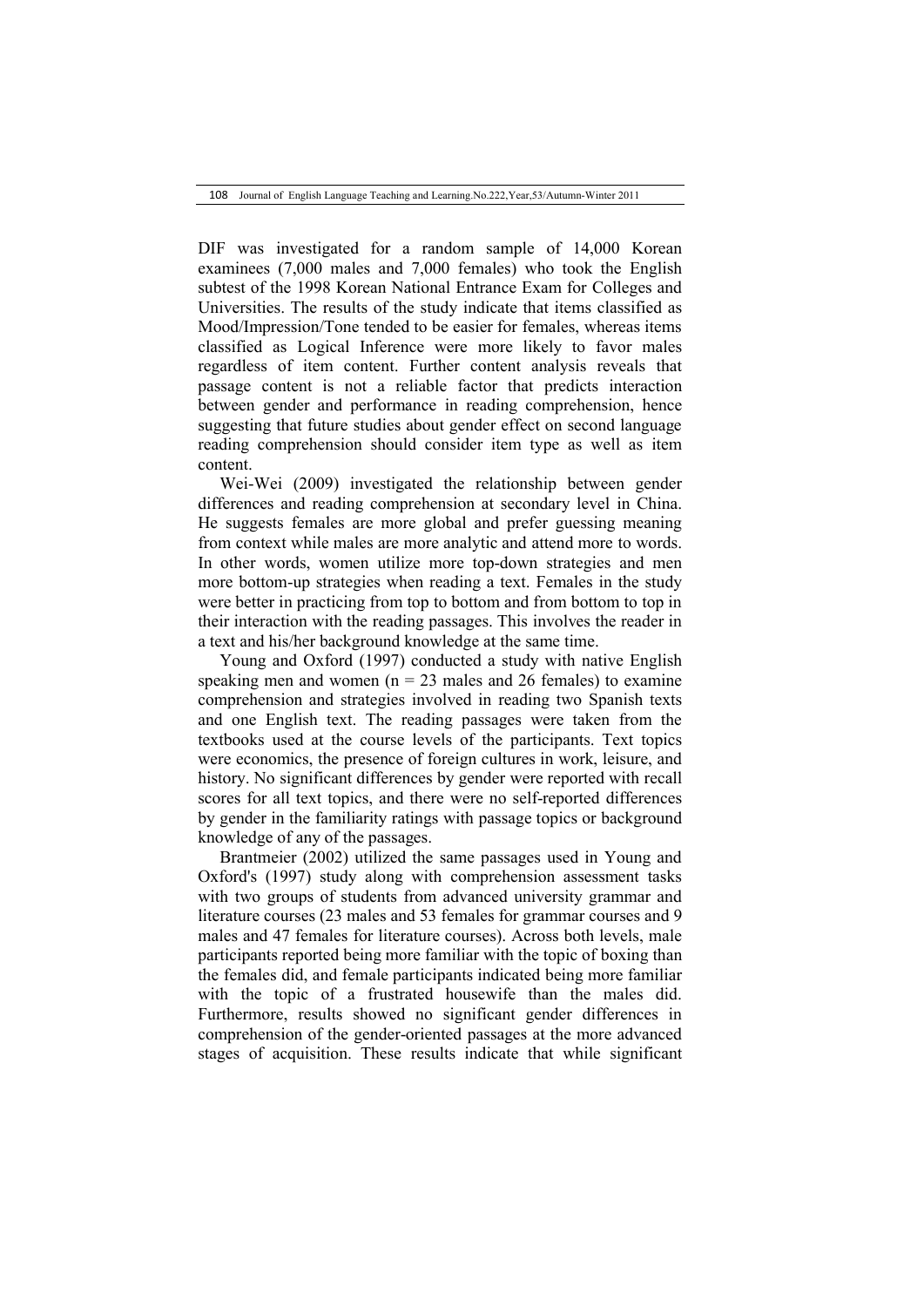differences in topic familiarity are maintained across instruction levels, the effects of passage content on L2 reading comprehension by gender are not maintained when the intermediate level text is read by more advanced learners.

## **2.6. Studies Conducted in Iran**

As far as the studies related to the topic of investigation conducted in Iran are concerned, one can refer to a few researches.

Golkar and Yamini's study (2007) was conducted to empirically determine the reliability and validity of the passive and active versions of the Vocabulary Levels Tests. It tried to investigate the nature of the students' vocabulary knowledge with regard to their passive and active knowledge of the L2 words as a whole and at different word frequency levels. It also studied the relationships between these two types of vocabulary knowledge and the learners' proficiency level and reading comprehension ability. The participants were 76 Iranian undergraduate students majoring in engineering and English Language and Literature. Three tests of the Vocabulary Levels Test, the Productive Version of the Vocabulary Levels Test, and a TOEFL test were administered to students to find out the relationship between the two vocabulary tests and their relationship to their proficiency level and reading comprehension. The results proved the reliability and validity of Vocabulary Levels Tests as the tests of vocabulary size. The learners' passive and active vocabularies were also highly correlated as a whole and at each separate word-frequency level. Passive vocabulary was always larger than active vocabulary at all levels. In addition, there was a high correlation between the learners' vocabulary knowledge on the one hand and proficiency and reading comprehension ability on the other hand.

Kaivanpanah and Zandi (2009) attempted to investigate the role of depth of vocabulary knowledge in reading comprehension. A TOEFL test and a measure of depth of vocabulary knowledge was administered to 57 EFL learners (17 males and 40 females). The analysis of the results showed that although depth of vocabulary knowledge is significantly related to reading, grammatical knowledge explains the greatest amount of variance in tests takers` performance on reading comprehension tests.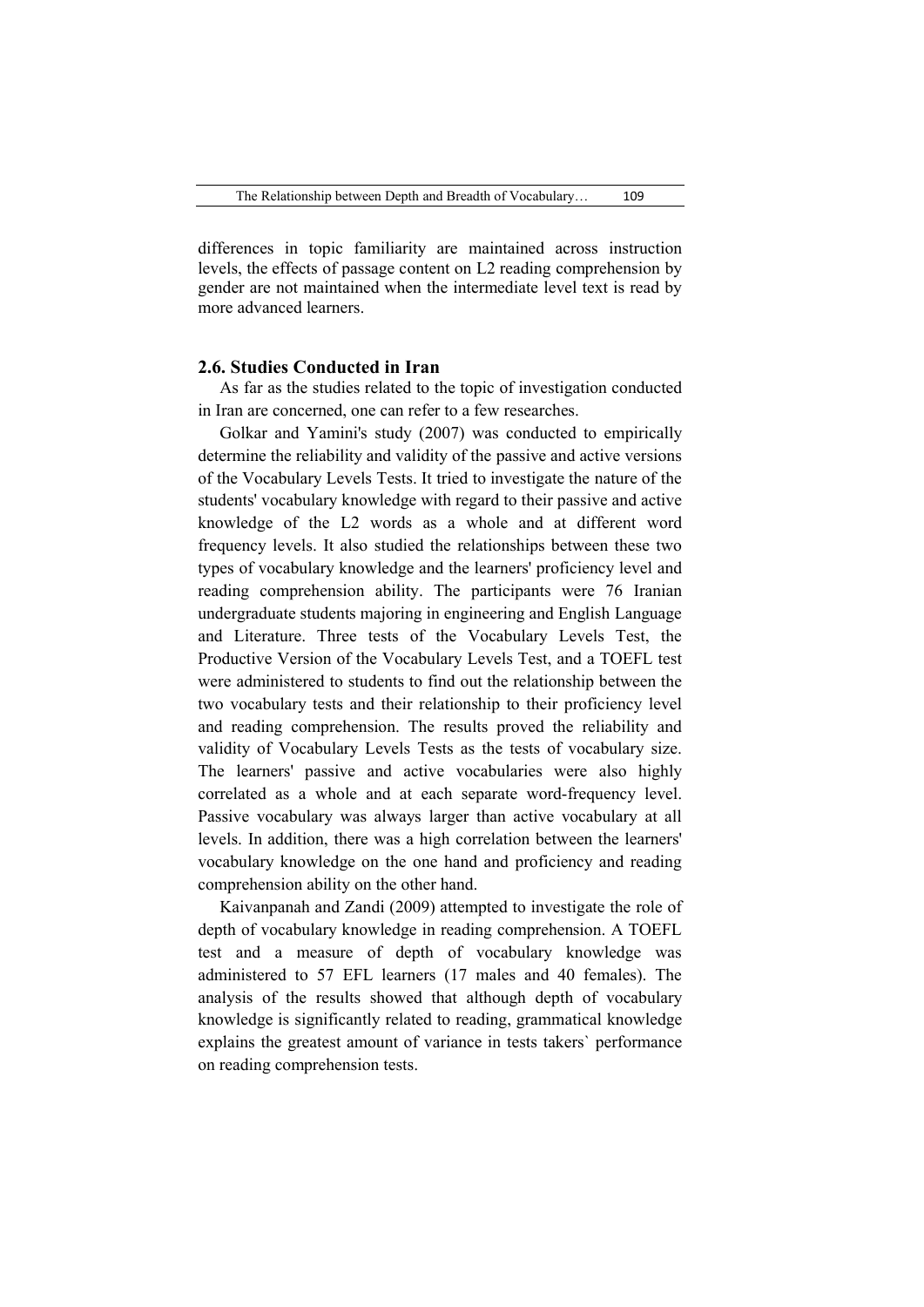## **2.7. Objectives of the study**

With regard to the fact that breadth and depth are regarded as two interconnected dimensions of vocabulary knowledge, knowing a large vocabulary can not help learners a lot if their knowledge is shallow and superficial. Therefore, while the size of vocabulary knowledge is an important factor in predicting success in reading comprehension, depth of vocabulary plays an important role as well. Some studies have been conducted on the depth and breadth of vocabulary knowledge and their relationship to reading comprehension. But as far as the review of related literature is concerned, no study has been done on the relationship between the depth and breadth of vocabulary knowledge and reading comprehension in Iran. Therefore, the present study attempts to find the effectiveness of the two aspects of vocabulary knowledge on Iranian EFL learners' reading comprehension. It also tries to find out whether gender will have any effect on learners' reading performance.

## **2.8. Research questions**

Considering the objectives of the study, one can formulate the following research questions.

1) How do scores on vocabulary size, depth of vocabulary knowledge, and reading comprehension correlate with one another?

2) What is the relationship between the size of vocabulary knowledge and depth of vocabulary knowledge?

3) Which one of these two aspects of vocabulary knowledge is a better predictor of reading comprehension performance?

4) Does gender have any effect on learners' reading performance and vocabulary knowledge?

#### **2.9. Significance of the study**

Reading comprehension and vocabulary development seem to be the most important and useful activities in any language class, especially for the students of English as a foreign language (EFL) in Iran. In fact, most students learning English in poor-input contexts compensate their lack of exposure to spoken English by engaging in reading comprehension activities. Studies on these two aspects can be of great value for Education administration and even for universities. As recommended by several researchers (Cameron 2002; Nation, 2001), measuring students' vocabulary knowledge allows teachers to set the language goals for the course within communicative language teaching. It is also helpful because of the insights it offers for the cognitive processes involved in reading and vocabulary acquisition.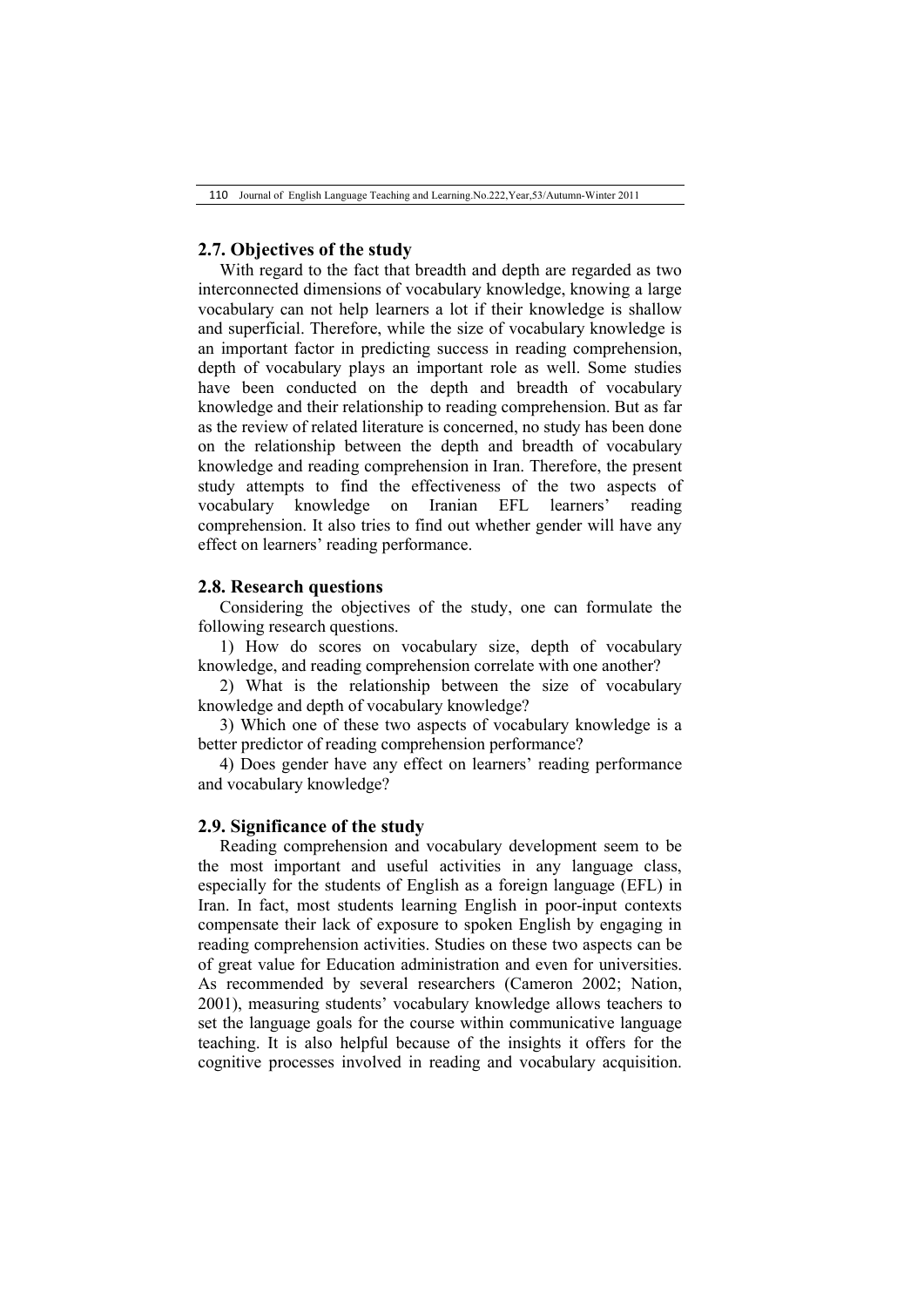Therefore, any research in line with these points may broaden our understanding of the nature of vocabulary knowledge and its relation to reading comprehension. With regard to the crucial role of vocabulary knowledge, little is known about how and what aspect of vocabulary knowledge can affect reading comprehension more effectively in Iran as an EFL context.

### **3. Methodology**

#### 3.1. Participants

The participants of this study were 60 (30 male and 30 female) advanced learners of English as a foreign language who were chosen from among five language teaching institutes in Shiraz. They had studied English as a part of the national curriculum. However, they enrolled in language classes in order to compensate for the deficiency of English education at high school or university. They ranged in age from 17- 32.

#### **3.2. Instruments**

The data collection instruments used in this study were as follows: (1) Vocabulary Level Test (VLT), (2) Word Associate Test (WAT), and (3) Reading Comprehension Test.

### **3.2.1. Vocabulary Levels Test (VLT)**

The Vocabulary Levels Test used in this study was the second version of the vocabulary levels test revised by Schmitt et al. (2001). It was originally produced by Nation in 1983 and was later revised by him in 1990. It is a paper-and-pencil test that provides an estimate of vocabulary size at 2000, 3000, 5000, and 10000 frequency levels and also provides an estimate of the size of the examinee's academic vocabulary. The 2000 and 3000 word-family levels test include only high frequency words in English; the 5000 word-family level is a boundary level between the high frequency and low frequency levels; and the 10000 word –family level includes low frequency words. The university word list level contains specialized vocabulary needed for academic studies.

In this version, there are 10 clusters at each level and each cluster has six words and three definitions. So the test has 150 items. The testees are supposed to match the definitions on the right in each cluster with the corresponding words on the left. The items are not contextualized so that no clues to the meaning are provided. An item of the test is provided below as an example.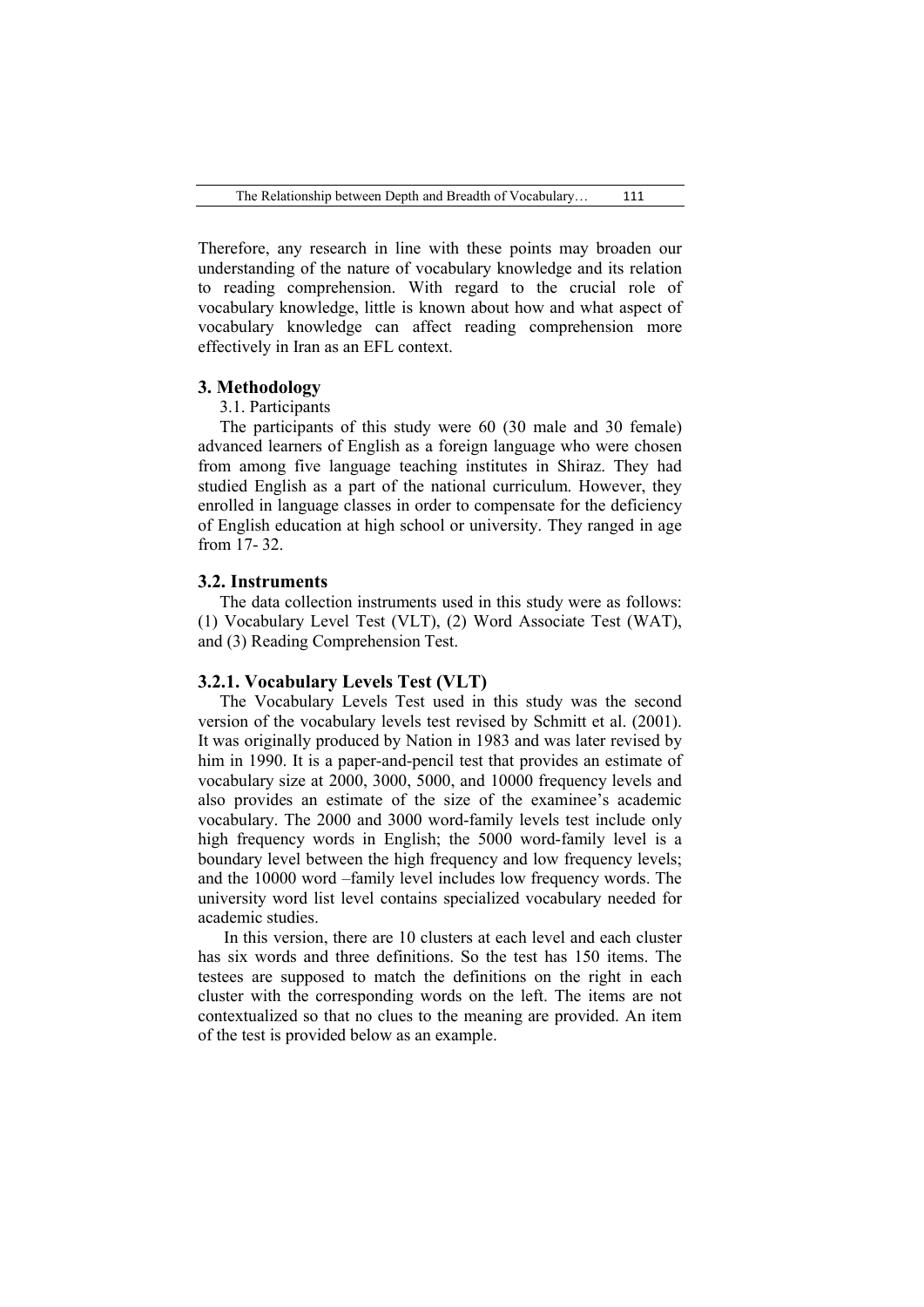- a. business
- b. clock 1. \_\_\_\_\_\_\_ part of a house
- c. horse 2. \_\_\_\_\_\_\_ animal with four legs
- d. pencil 3. \_\_\_\_\_\_\_ something used for writing
- e. shoe
- f. wall

In scoring, Nation (1983) states that a score of 12 or less out of 18 (66.67%) at a vocabulary size level is an indication that this level has not been mastered. Based on Nation's scoring, the researchers assumed that a score of 20 out of 30 at each level could be an indication of that level's mastery. Since the VLT in this study included five levels, the highest possible score is 150 (1 point x 30 items x 5 levels).

Schmitt (2001) reported that reliability coefficients ranged from .92 to .96 for different sections of the test. However, to further ensure the reliability of the test, after the data collection, it was administered to participants randomly selected from among the ones who had participated in the study, with a time interval of two weeks. The acquired reliability index was .93 which is an acceptable reliability index.

#### **3.2.2 Word Associate Test (WAT)**

To measure the depth of vocabulary knowledge, Word-Associate Test (WAT) developed by Read (1993) was used. As mentioned above, the WAT attempts to measure the learner's depth of vocabulary knowledge through word associations, that is, the various semantic and collocational relationships that a word has with other words in the language. The test is composed of 40 target words. Each item consists of one stimulus word, which is an adjective and two boxes, each containing four words which are mainly nouns. Among the four words in the left box, one to three words can be synonymous to one aspect of, or the whole meaning of the stimulus word, whereas among the four words in the right box, there can be one to three words that collocate with the stimulus word. The instruction sheet for the test taken explains that there are always four correct answers in each item. However, these answers are not evenly spread. Three situations are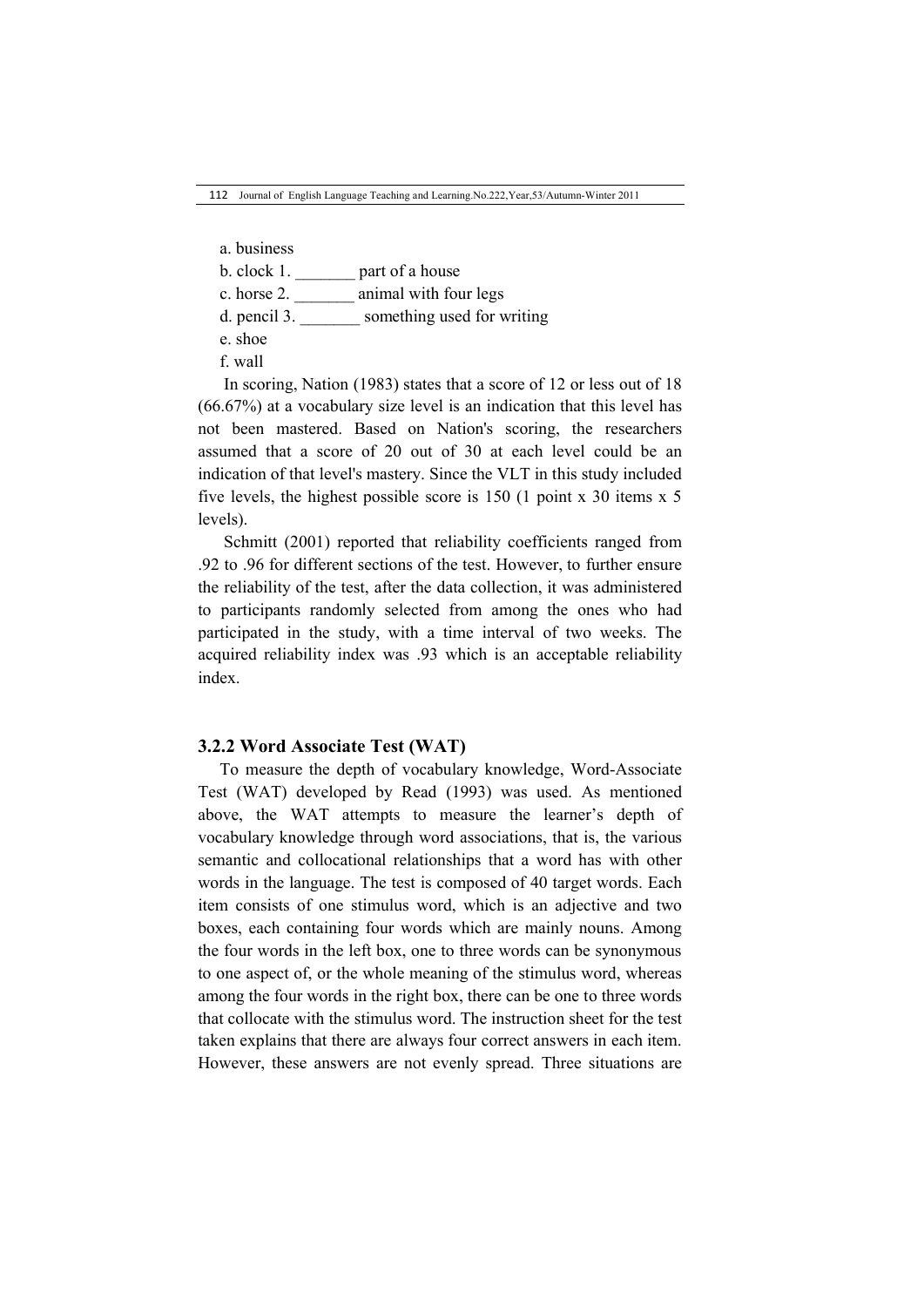possible: a) the left and right boxes both contain two correct answers; b) the left box contains one correct answer and the right box contains three correct answers; c) the left box contains three correct answers and the right box contains only one correct answer.

For example, for the word *Sound*, the following options are given:

Sound: A) logical, B) healthy, C) bold, D) solid, E) snow, F) temperature, G) sleep, H) dance.

In this item, sound is synonymous with logical, healthy and solid. Moreover, it collocates with sleep, so, the correct choices are A, B, D, and G.

Participants received a point for each correctly answered item: in scoring DVKT, each word correctly chosen was given one point. Test takers were not penalized for providing incorrect answers. The maximum possible score was 160 for the total test.

The reliability of the test was further tested through test-retest method of estimating reliability. After the test was administered to all the participants of the study, it was once more randomly administered to students who had already completed the test with a time interval of two weeks. The reliability index for the test obtained through this method was 91

#### **3.2.3. Reading Comprehension Test**

In order to investigate the learners' comprehension ability, a reading comprehension test was employed. This test was a standardized multiple-choice reading comprehension test taken from one version of a TOEFL test. It was composed of six passages with different topics of science, art, history and sociology. Each passage was accompanied by five multiple choice questions. In scoring, one point was allocated to each correct answer given to a comprehension question. The maximum possible score was 30.

In order to estimate the reliability of the instrument, as for the first two tests, it was given to the same participants who had taken it before, after a lapse of two weeks. The test-retest reliability index obtained was 87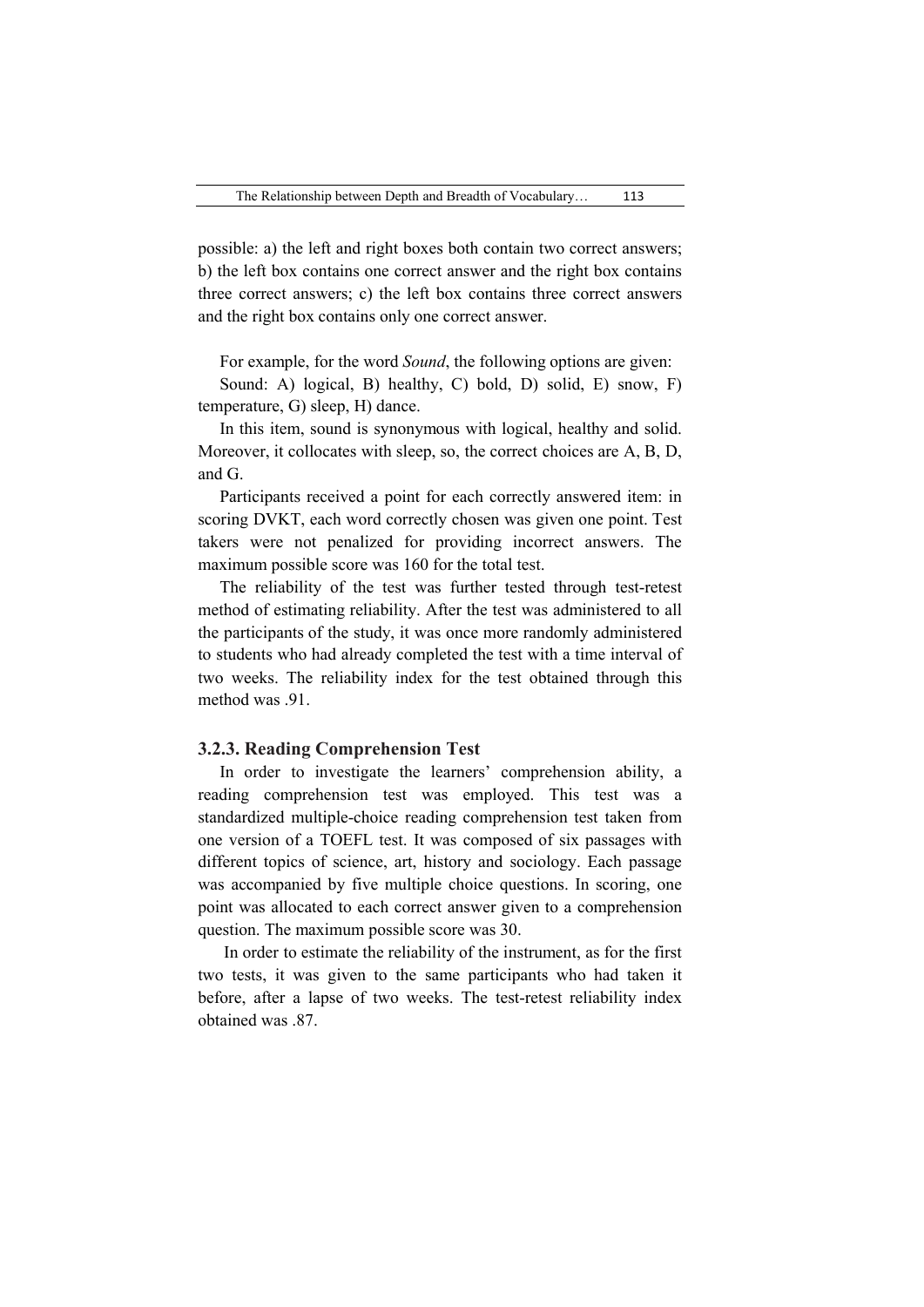## **3.3. Data Collection Procedure**

The tests were administered during a class period. Before learners took the test, they were informed of the general purpose of the study and were told that their performance on the test would not affect their course outcome. The data collection procedure was carried out in two sessions during a class period. In the first session, the two vocabulary knowledge tests, namely, vocabulary level test and word associate test were given to the students. For the WAT test, they were instructed to read each of the target words and then circle the four words closely related to the target word. The time allocated to the test was 30 minutes. For the VLT test, the testees were asked to match the definitions on the right in each cluster with the corresponding words on the left. The total score for this test was 150.

In the next session, the reading comprehension test was administered. The participants were told to mark the answers on the answer sheet and they were not penalized for the wrong answers. The time allocated for the reading comprehension test was 45 minutes.

### **3.4. Data Analysis**

The SPSS (Statistical Package for Social Sciences) was used to conduct the analysis of the data. One-tailed Pearson product-moment correlations and multiple regression were used as the dominant techniques for the statistical analyses. One-tailed product-moment correlations were computed for scores from the reading comprehension (RC), vocabulary size test (VS) and depth of vocabulary knowledge (DVK) to find any possible relationship among the three variables. In the regression analysis, the scores on the RC were used as the dependant variable and those of VS, and DVK as independent variables. Three independent t-tests were also run to determine whether the differences between the size of vocabulary knowledge, depth of vocabulary knowledge and reading comprehension of the two genders were statistically significant or not.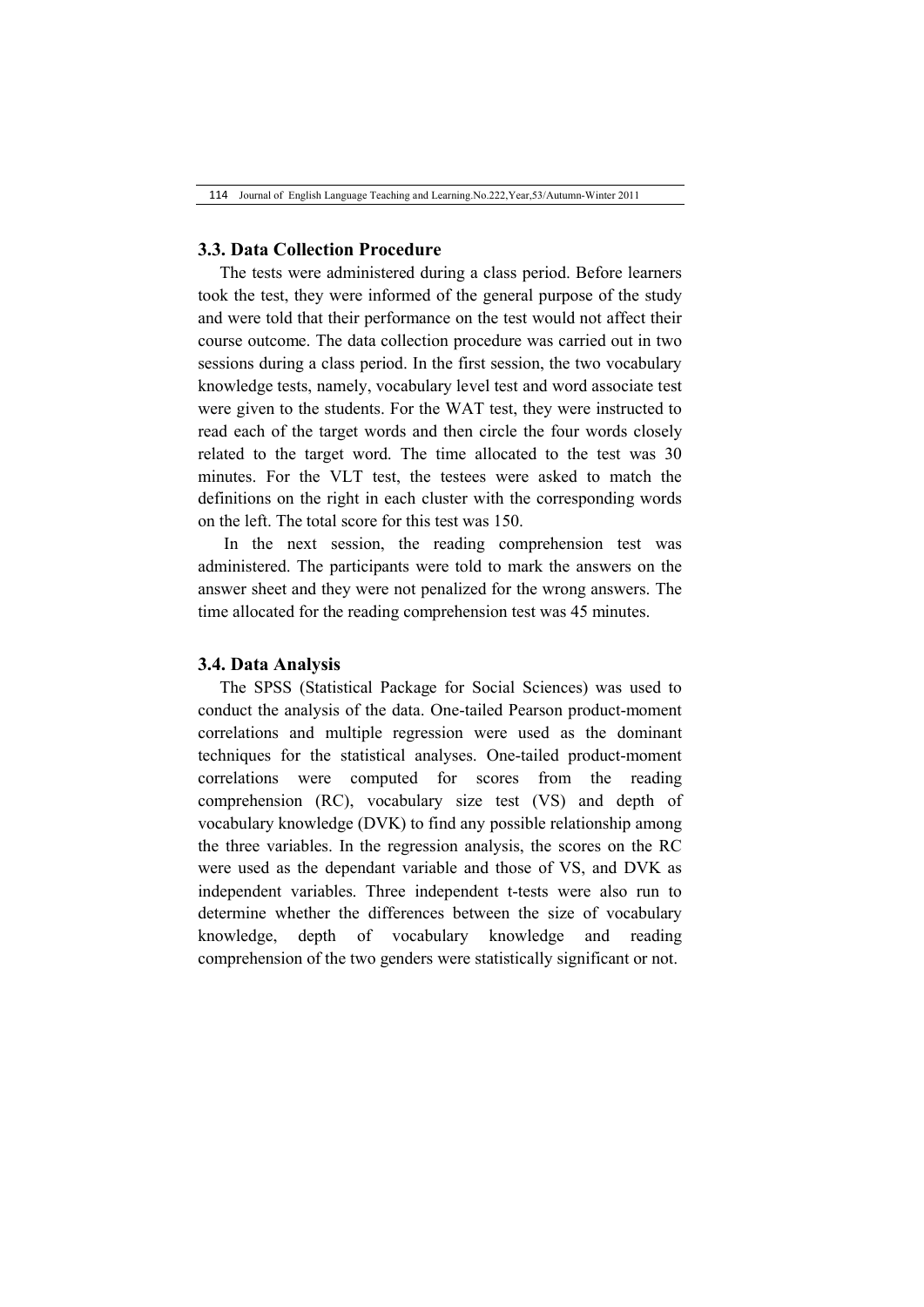## **4. Results and Discussion**

**4.1. Descriptive Statistics of Participants' Performance on the Instruments** After the collection of the data through the three instruments described above, the calculated data were analyzed. Table 4.1 presents the descriptive statistics of the participants' performance on the instruments.

Table 4.1: Descriptive statistics of vocabulary depth, vocabulary breadth and reading comprehension

| Variables      | N  | Mean  | Std. Deviation | Minimum | Maximum |
|----------------|----|-------|----------------|---------|---------|
| <b>Breadth</b> | 60 | 79.78 | 8.52           | 65.00   | 99.00   |
| Depth          | 60 | 82.46 | 7.02           | 70.00   | 98.00   |
| Reading        | 60 | 24.01 | 3.73           | 17.00   | 30.00   |
|                |    |       |                |         |         |

As the table shows, the mean score of breadth of vocabulary knowledge, vocabulary depth and reading comprehension are 79.78, 82.46, and 24.01, respectively.

## **4.2. Determining the Relationship among the Three Variables**

In order to determine the relationship between the two independent variables of depth of vocabulary knowledge (DVK ) and vocabulary size (VS) and the dependant variable of reading comprehension (RC) and also the relationship between the two independent variables, their correlation coefficient were calculated at .05 level of significance. The results obtained from these computations are presented in the following matrix of correlations.

Table 4.2: Pearson correlations between the vocabulary breadth, depth and reading comprehension

| Variables      | breadth  | depth    | Reading  |
|----------------|----------|----------|----------|
| <b>Breadth</b> |          | $.837**$ | $.717**$ |
| Depth          | $.837**$ |          | $.740**$ |
| Reading        | $.717**$ | $.740**$ |          |

\*\*. Correlation is significant at the 0.01 level (2-tailed).

Table 4.2 shows the correlations between the vocabulary breadth, depth and reading comprehension scores to elucidate the strength of association between the dependent and independent variables. Going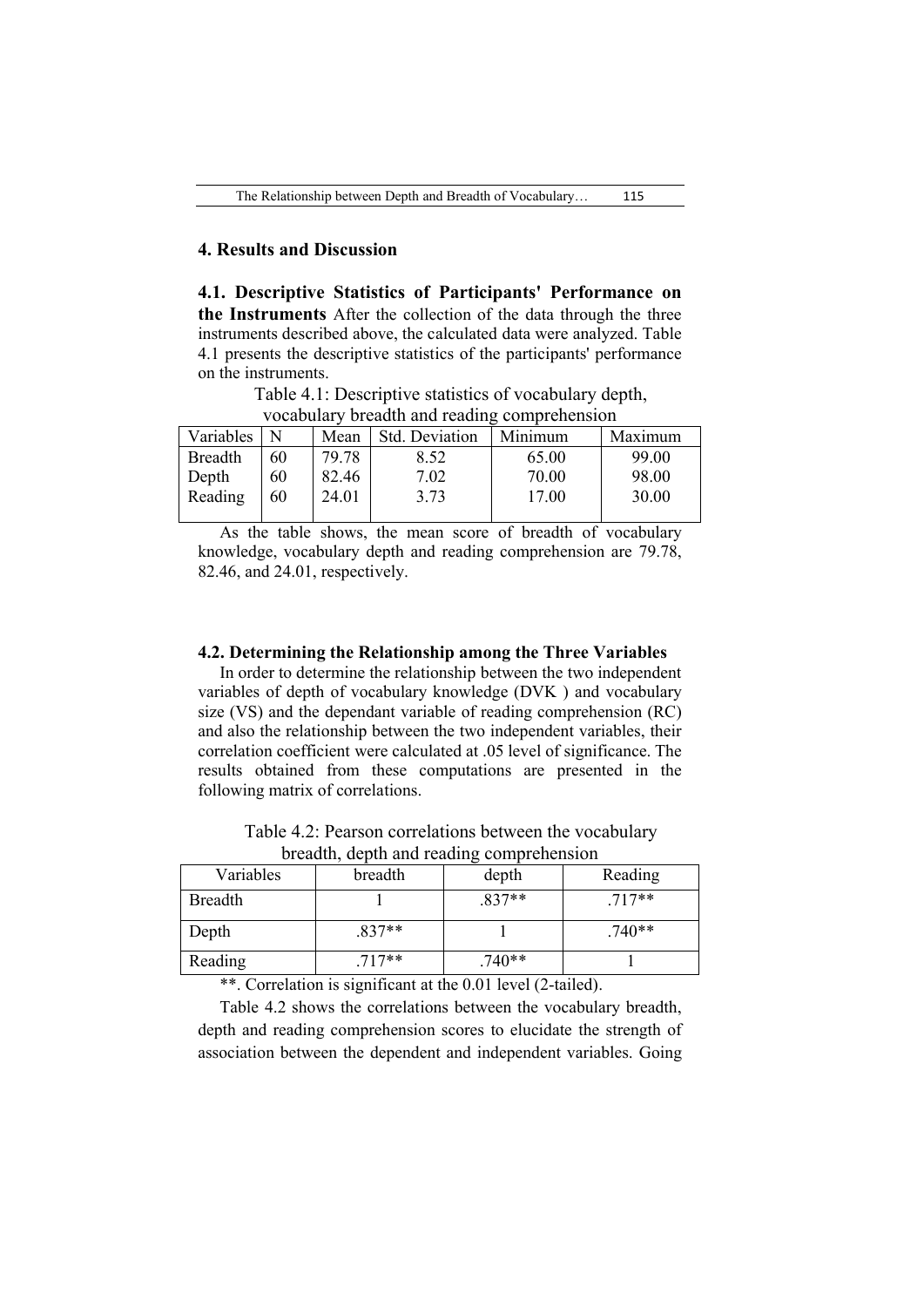116 Journal of English Language Teaching and Learning.No.222,Year,53/Autumn-Winter 2011

through the table, one can see that the learners' reading comprehension performance was significantly correlated with their breadth of vocabulary  $(r = .71, p < .01)$ , implying that a larger vocabulary enabled students to recall more information from the text they read. With regard to depth of vocabulary knowledge as another independent variable of the study, as far as the results of the above statistical analysis reveals, there was a high and significant correlation between this variable and reading comprehension  $(r = .74, p < .01)$  which suggests that deeper knowledge of words help learners comprehend the text better. Considering the relationship between the two independent variables of depth and breadth of vocabulary knowledge, one can see a positive and statistically significant correlation (r= .83,  $p\leq 01$ ) which indicates that these two aspects of vocabulary knowledge are interrelated, that is, those learners who had a large vocabulary size had a deeper knowledge of the words, too.

## **4.3. The Prediction of Reading Comprehension Performance by Independent Variables**

In order to find out to what extent the EFL learners' knowledge of reading comprehension was accounted for by the combination of the three factors of depth, breadth and gender and to know the weight of any one of the independent variables on the variance in the dependent variable, that is, to indicate which factor is a better predictor, multiple regression analyses were used. Table 4.3 indicates the results.

Table 4.3: Multiple regression for the relationship between reading comprehension and independent variables

| Model           | R <sup>2</sup> |       | Sig. |
|-----------------|----------------|-------|------|
|                 | .58            | 39.29 | .000 |
| $D \times 0.05$ |                |       |      |

*P*< 0.05

As illustrated in the table, the relationship between reading comprehension and the independent variables –the regressors-, depth and breadth of vocabulary knowledge, is significant at  $p<05$ . As the table shows, the  $\mathbb{R}^2$  index is .58, a relatively good fit, indicating that 58% of the variation in reading comprehension was accounted for by the independent variables. Nonetheless, this significant value does not mean that all the variables, one by one, predict the reading comprehension. Table 4.4 shows the partial regression coefficients,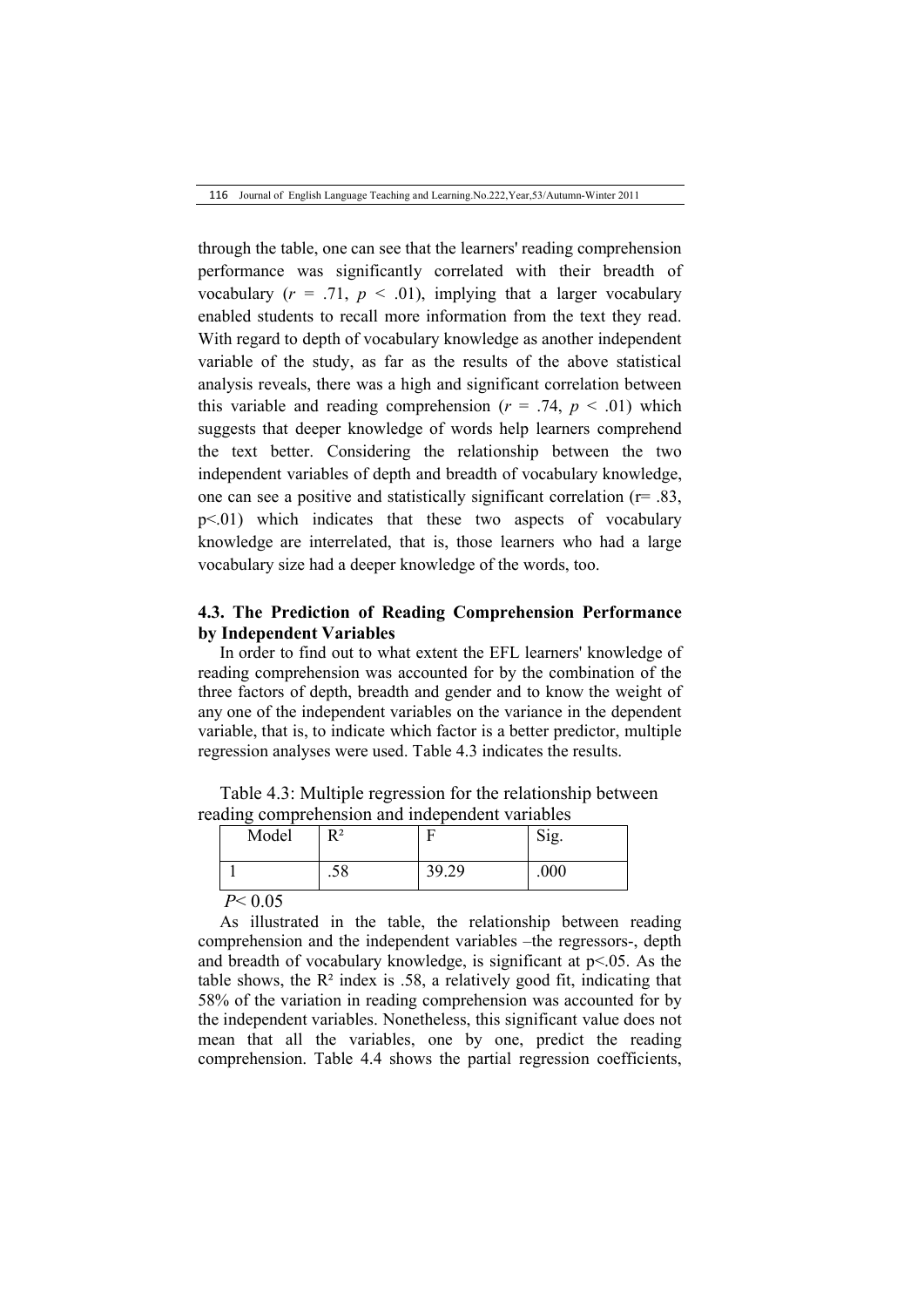pointing out the degree to which each independent variable was related to the dependent variable, i.e., reading comprehension.

Table 4.4: Partial regression coefficients for the degree of prediction of independent variables on reading comprehension

| Variables               | Beta       | t-value      | Sig.         |
|-------------------------|------------|--------------|--------------|
| <b>Breadth</b><br>Depth | .32<br>.46 | 2.09<br>2.96 | .040<br>.004 |
| $P \cdot \cap \cap P$   |            |              |              |

*P*< 0.05

Table 4.4 indicates that both variables, namely, depth and breadth of vocabulary knowledge significantly predicted the reading comprehension performance at p<0.05. A look at Beta indices reveals that depth of vocabulary knowledge was a stronger predictor of reading comprehension and had a stronger effect on reading comprehension scores (0. 46). This means, all the variables held constant, for every unit increase in the level of depth of vocabulary knowledge, the reading comprehension score increased by .46 unit. Another strong predictor of reading comprehension performance was breadth of vocabulary knowledge with Beta= .32. This, again, means that there was an increase in reading comprehension scores by .32 for every extra point in the level of vocabulary breadth.

With respect to the above results, one can say that vocabulary depth is a better predictor of reading comprehension scores than vocabulary breadth.

# **4.4. Identifying the Possible Effect of Gender on the Dependant and Independent Variables**

In order to determine whether the variable gender can have an effect on the dependent variable of the study, reading comprehension, and on the other independent variables, namely, depth and breadth of vocabulary knowledge, some further analyses of the data were performed.

To make sure whether the variable gender can have an effect on the other independent variables of the study and on the dependant variable, three independent t-tests were performed. The results obtained from these analyses are depicted in the following tables. Table 4.5 presents the results of the t-test for the reading comprehension scores.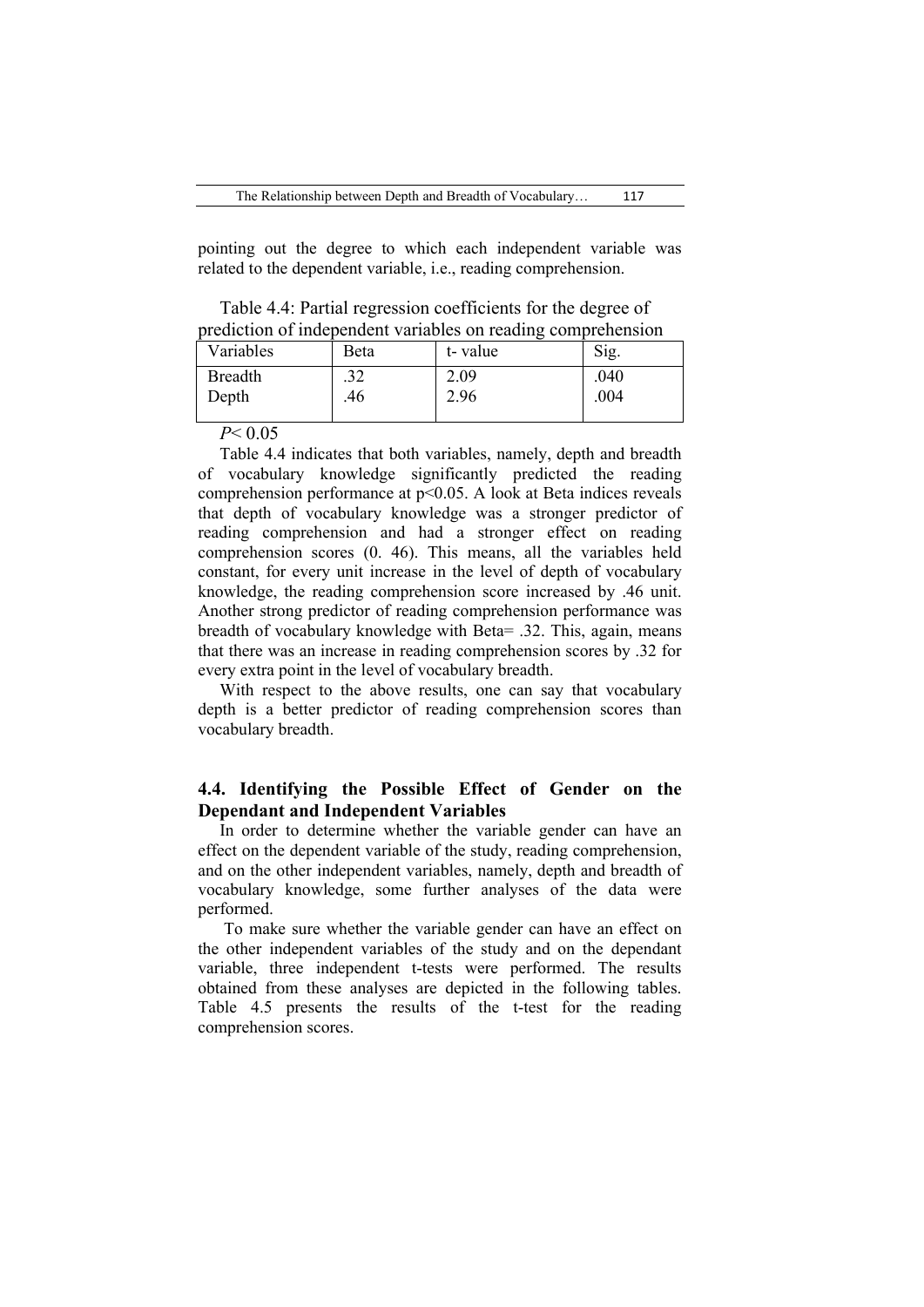Table 4.5: Independent sample t-test on gender and reading comprehension

| Variable           |    | Mean  | SD   |      |    |              |
|--------------------|----|-------|------|------|----|--------------|
| Reading            | 30 | 22.93 | 3.68 |      |    |              |
| comprehension male |    |       |      |      | 58 | $.6^{\circ}$ |
| female             | 30 | 25.10 | 3.51 | 2.33 |    |              |

The results reported in Table 4.5 reveal no significant difference between males and females' reading comprehension scores (t=2.33,  $p > 0.05$ ). This means that males and females have performed similarly on the reading comprehension test. Table 4.6 summarizes the results of the t-test for the males and females' scores on the vocabulary size test.

Table 4.6: Independent sample t-test on gender and vocabulary breadth

| Variable                |    | Mean  | SD.  |         | df |    |
|-------------------------|----|-------|------|---------|----|----|
| Vocabulary breadth male | 30 | 76.60 |      |         |    |    |
|                         |    |       |      | $-3.09$ | 58 | 94 |
| female                  |    | 82.96 | 8.08 |         |    |    |

As the table shows, there is no statistically significant difference between male and female's performance on vocabulary size test either  $(t= 3.09, p>0.05)$ . In other words, gender had no effect on learners' vocabulary breadth.

Table 4.7 shows the results of the t-test for males and females' scores on the vocabulary depth test.

|                  |    | uccu  |      |         |    |     |
|------------------|----|-------|------|---------|----|-----|
| Variable         |    | Mean  | SD   |         | df |     |
| Vocabulary depth | 30 | 80.06 | 6.67 |         |    |     |
| male             |    |       |      | $-2.76$ | 58 | .53 |
|                  | 30 | 84.86 | 6.61 |         |    |     |
| female           |    |       |      |         |    |     |

Table 4.7: Independent sample t-test on gender and vocabulary  $\bar{d}$  anth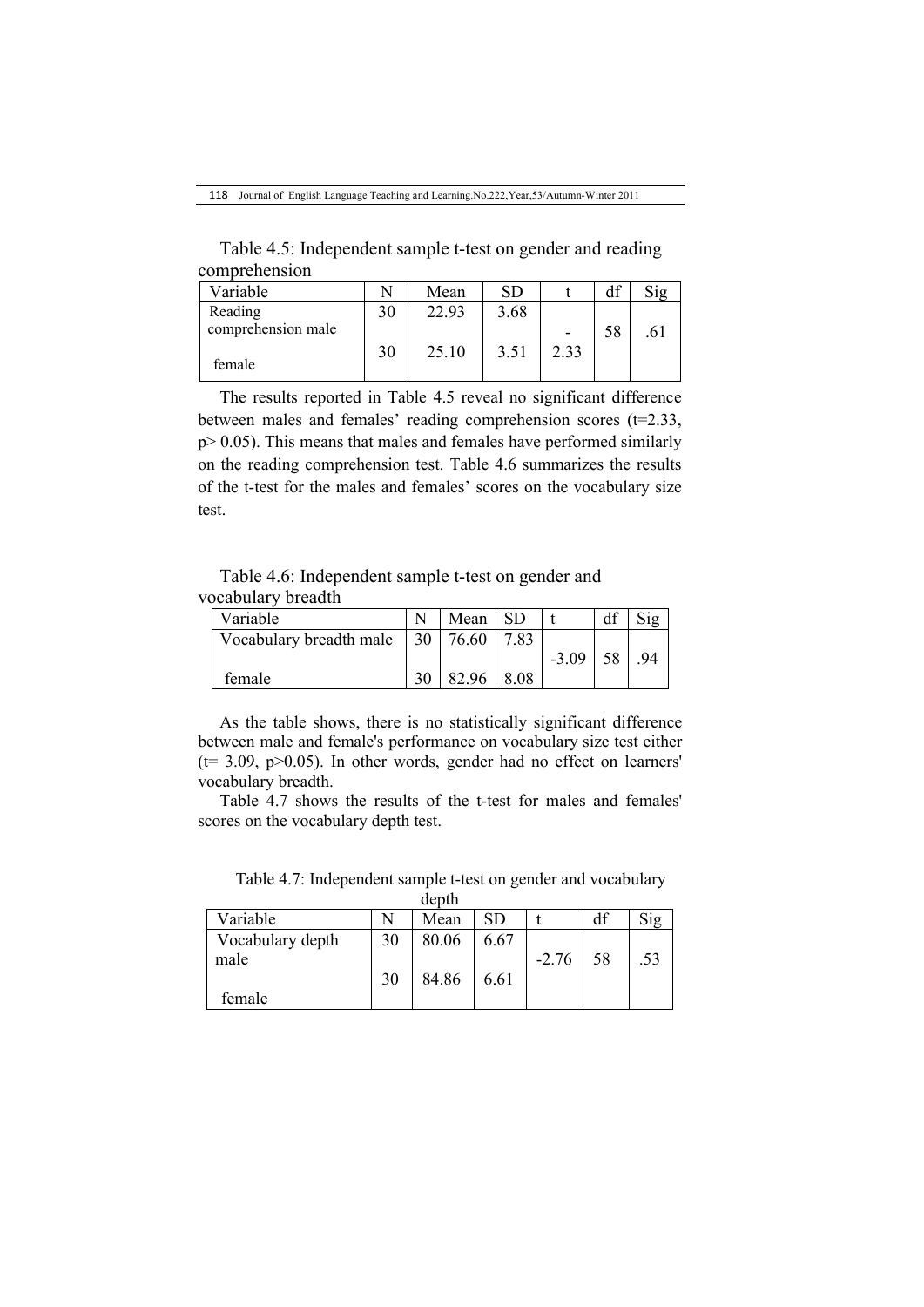As the results of the above analysis shows, there is no statistically significant difference between the males and females' scores on vocabulary depth test. In other words, both male and female learners performed similarly in their vocabulary depth test.

With regard to the results of the above analyses, the variable gender does not have any statistically significant effect on the performance of the participants either on the two independent variables of the study or on the dependant variable. Such being the case, it can be claimed that the variable gender has no effect on participants' performance on reading comprehension or on the two aspects of vocabulary knowledge.

## **4.5. Discussion**

As seen above, the results obtained from the analysis of the data revealed that there is a relationship between vocabulary depth and breadth and reading comprehension, and that these variables predict the learners' L2 reading comprehension performance. The results also showed a positive correlation between the two independent variables of vocabulary depth and breadth. With regard to the variable gender, as the results indicates, it has no effect either on the dependent variable or on the independent variables of the study. In what follows, the results obtained from the analysis of the data are discussed in the light of the relationships which exist between and among the variables of the study based on the related literature review.

The Pearson correlation coefficients obtained for the variable pairs of RC, VS, and DVK were all higher than .60 ( $p$ <.05). In other words, high and positive intercorrelations existed among the scores on the three tests. The results of the present study, as far as the relationship between the vocabulary knowledge and reading comprehension scores are concerned, are directly in line with those of studies conducted by Koda (1989), Gelderen (2004), and Snow (2002) who showed that there is a positive relationship between vocabulary knowledge and reading comprehension performance.

In connection to the relationship between vocabulary size and reading comprehension, the results of the present study indicated that there is a positive and high interrelation between these two variables. These results support the results of studies carried out by Grabe and Stroller (2001), Laufer (1996), and Zhang and Annual (2008).

With regard to the relationship between depth of vocabulary knowledge and reading comprehension, the correlations among DVK, VS, and RC were especially high, indicating that, for this given sample and among the three tests under discussion, the scores on the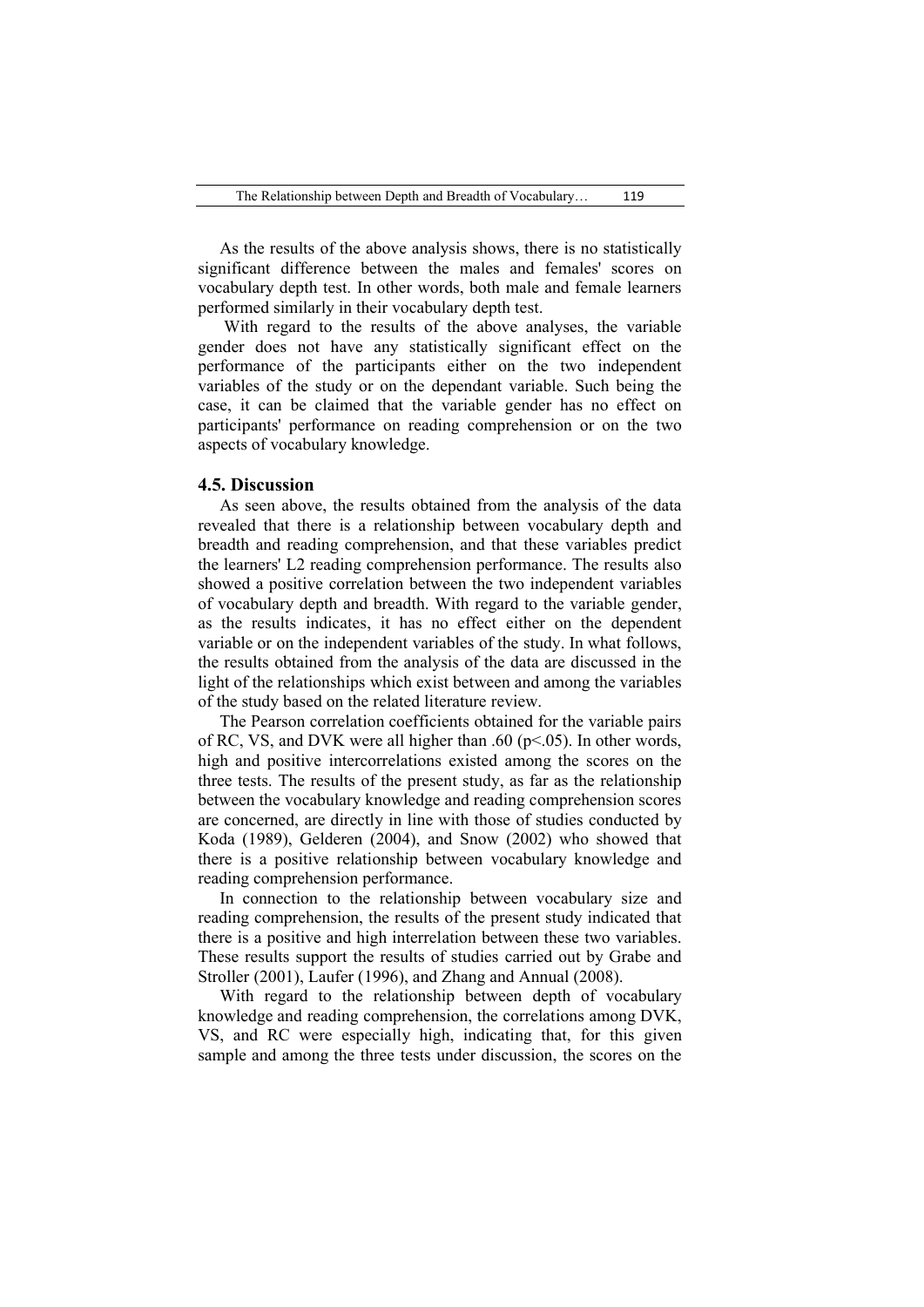DVK, representing the meaning and collocation components of depth of vocabulary knowledge, were highly and positively intercorrelated with the learners' general academic reading comprehension levels. These results are in line with the studies done by Qian and Schedle (2004) and Qian (2002).

With respect to the interrelatedness of vocabulary depth and breadth, the scores on the DVK and VS dimensions of vocabulary knowledge are also closely and positively correlated, which make us believe that the development of the two dimensions is indeed interconnected and interdependent. On the other hand, the high correlation between DVK and VS scores may be attributed to the partial construct overlap of the two measures. The VS measures the primary meaning of words, while the DVK measures knowledge of synonymy, polysemy, and collocation. Although the DVK tests more and deeper aspects of vocabulary knowledge than the VS, primary meaning is, in certain cases, part of knowledge of synonymy and polysemy, and knowledge of word meaning sometimes has an impact on knowledge of collocation.

The results obtained from this section of data analysis lend support to some studies conducted by Schmitt and Meara (1997), Qian (2002), and Vermeer (2001).

In the multiple regression analysis, the results showed that both VS and DVK contributed significantly to the prediction of RC and that vocabulary depth was a better predictor of reading comprehension than vocabulary breadth. In other words, DVK, which represented scores on two components of depth of vocabulary knowledge (lexical meaning and collocation), made a significant and unique contribution to the prediction of scores on academic reading comprehension beyond the prediction provided by scores on vocabulary size. The results of the present study corroborate Qian's (2002) findings which revealed that depth of vocabulary knowledge contributes significantly to test-takers' performance in the assessment of reading comprehension and predicts learners' reading comprehension performance better than vocabulary breadth does. But these results are in contrast with Tannenbaum's (2006) study. He reported that although the two dimensions of word knowledge had significant overlapping variance that contributed to the prediction of reading comprehension, breadth had a stronger relationship to reading comprehension than depth/fluency did.

In connection with the effect of gender on participants' reading comprehension performance, although the results of the present study indicated that there is no significant difference between the males' and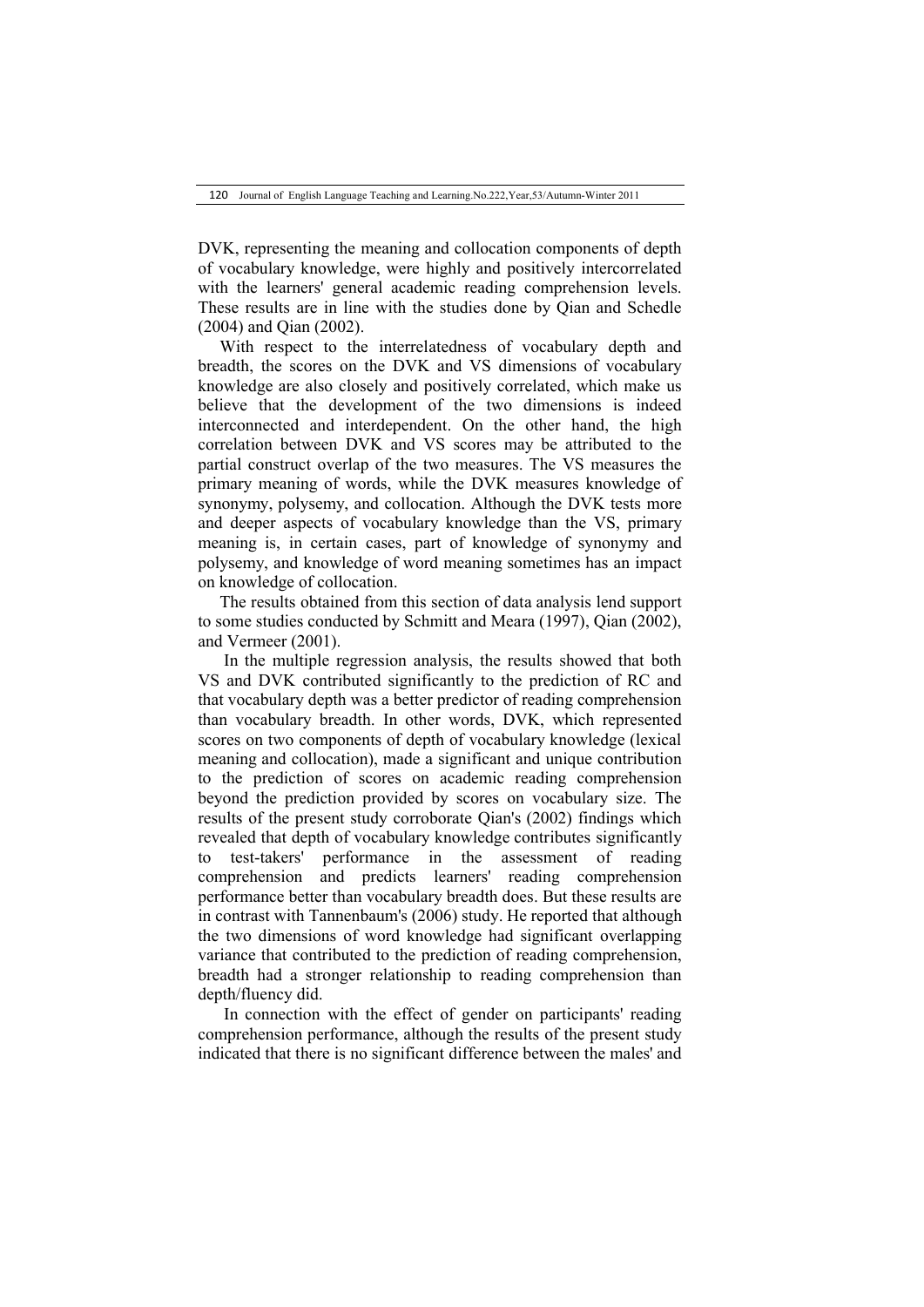females' reading comprehension performance, a number of studies such as those carried out by Sallabas (2008), Al-Shumaimeri (2005), and Wei-Wei (2009) showed that there is a positive relationship between gender and reading comprehension, Sallabas (2008) reported that there is a big difference between two genders over reading comprehension and that females are better at reading comprehension than males. Conversely, Al-Shumaimeri's (2005) findings reveal that male students significantly outperformed their female counterparts in both reading comprehension tests used in the study.

#### **5. Conclusions**

The findings of the present study can be summarized as follows: With respect to the relationship between vocabulary size and reading comprehension, a high and positive correlation was obtained which shows that the more words the learners know; the more easily they comprehend the texts. As for the relationship between depth of vocabulary knowledge and reading comprehension, the results of the study indicated that they are interrelated positively and significantly which shows that a deep knowledge of vocabulary helps students to become better readers.

In connection with the relationship between the two dimensions of vocabulary knowledge, that is, depth and breadth, the results showed a high and positive correlation between these two variables. In other words, the interrelatedness of vocabulary depth and breadth makes us claim that there is much overlap between these two aspects and learners need to develop them side by side.

With regard to the prediction power of depth of vocabulary knowledge and vocabulary breadth, the results revealed that although both can be considered as predictors of reading comprehension performance, vocabulary depth is a stronger predictor of reading comprehension performance than vocabulary breadth is. In other words, learners who have a deeper knowledge of words (meaning and collocation) outperform those who know more words.

As for the effect of gender on the learners' reading comprehension performance and vocabulary knowledge tests, the results revealed no significant difference between males and females. Therefore, according to the results of the present study, gender differences do not play a role in the learners' vocabulary knowledge and reading comprehension performance.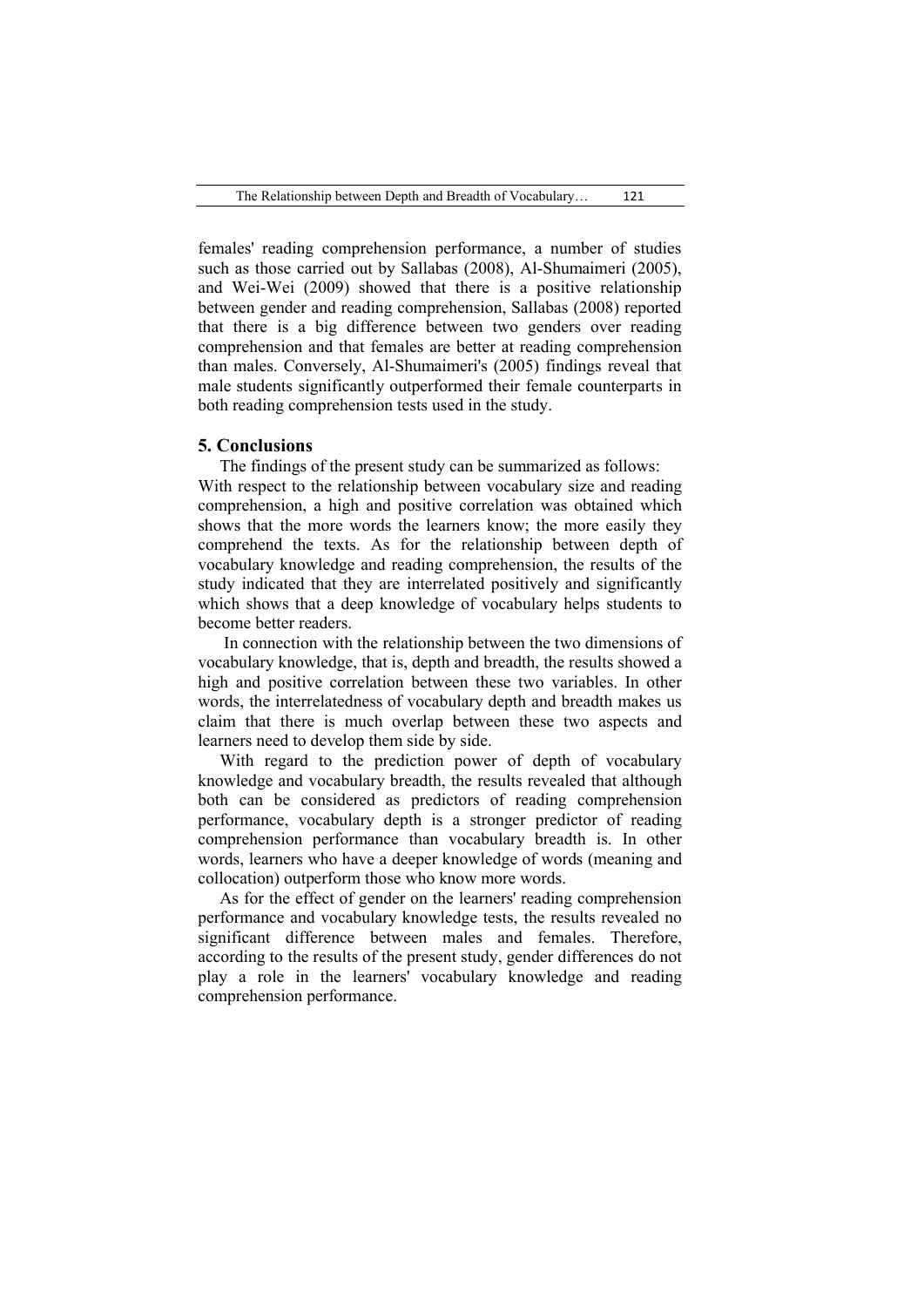## **5.1. Implications of the Study**

In this part, pedagogical implications of the study with respect to EFL learners and teachers and material developers are discussed.

The results of the present study may provide EFL teachers with some invaluable information. Understanding students' average vocabulary knowledge and reading ability enables test developers to develop more appropriate English tests that can actually assess students' reading comprehension.

English teachers should plan to help their students reach the vocabulary threshold as soon as possible by recommending them to read storybooks, magazines, and newspapers in English. According to Hwang and Nation (1989), stories, magazines and newspapers constantly repeat some frequent words and technological terms related to a topic. Multiple repetitions reduce readers' lexical burden and help them to better extract information from the text they read.

EFL teachers should consider vocabulary depth and breadth as two important components of EFL syllabus to improve students' reading comprehension. They should introduce synonymy and polysemy of words besides their primary meaning. They should also pay attention to the collocational relations of words with each other since they play important roles in comprehension of English texts.

The results of the present study also help students who plan to increase their vocabulary knowledge and improve their reading comprehension. They must know that achieving their goals depends on their own efforts. Consequently, students must develop the habit of independent reading as a source of entertainment, information, and self-improvement.

The results also provide textbooks writers with much precious information for developing and promoting English texts. Based on students' vocabulary knowledge and reading ability, textbooks developers can select or compose more suitable texts. They must design some activities after reading comprehension passages to help readers develop the depth and breadth of their knowledge of vocabulary.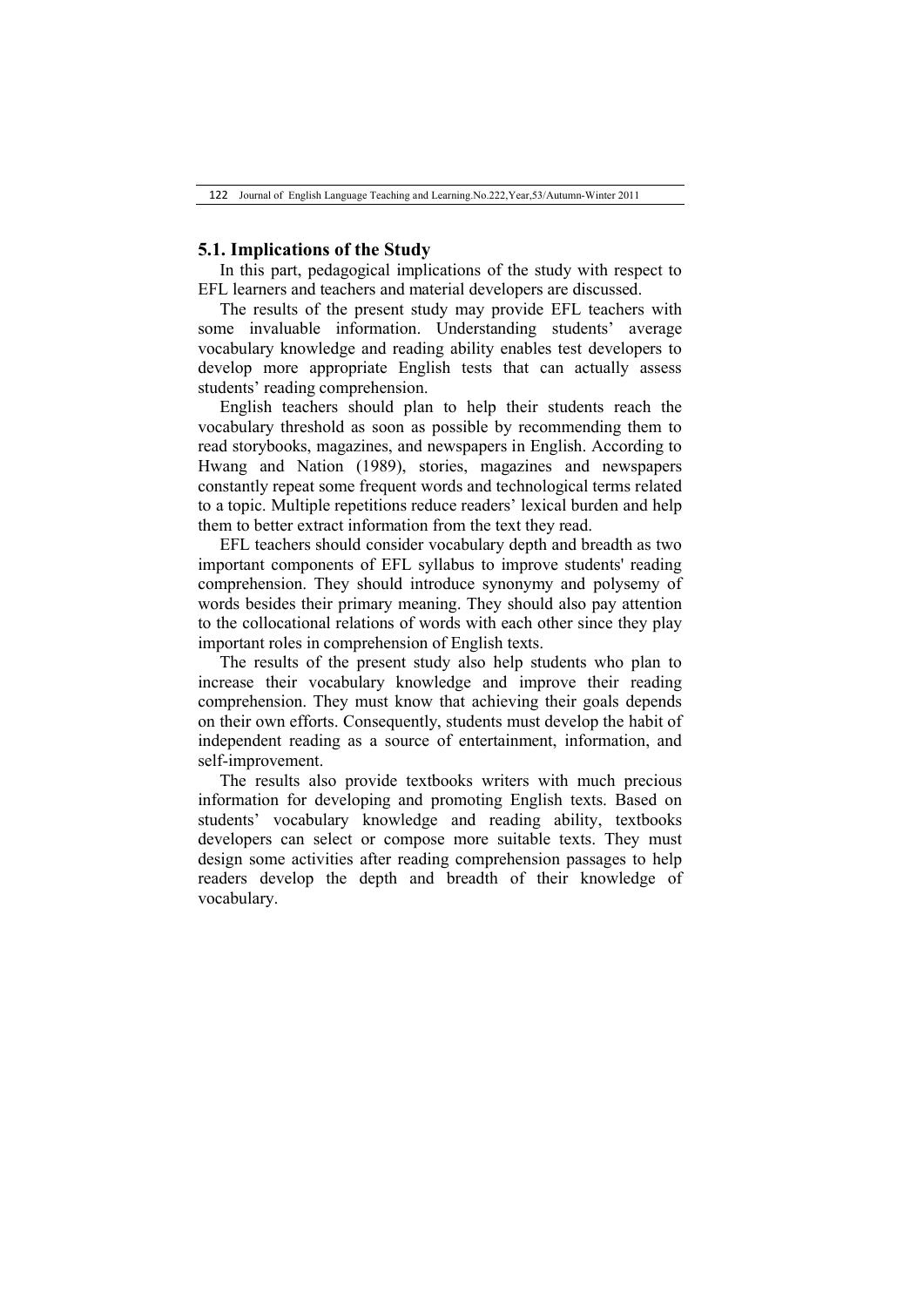### **References**

- Alderson, J.C.(2000). *Assessing reading*. Cambridge: Cambridge University Press.
- Al-shumaimeri, A.N.Y.(2005). Gender differences in reading comprehension performance in relation to content familiarity of gender-neutral texts. Retrieved from:http://www.faculty.ksu.edu. sa/ Yousif/ Publications.
- Anderson, R.C. & Freebody, P.(1981). Vocabulary Knowledge, In J. T.Guthrie (Ed.), *Comprehension and teaching: Research reviews* (pp. 77-81). Newark, IRA.
- Beglar, D. & Hunt, A. (1999). Revising and validating the 2,000 word level and university word level vocabulary tests. *Language Testing, 16*, 131-162.
- Bernhardt, E.(2005). Progress and procrastination in Second Language Reading. *Annual Review of Applied Linguistics,* 25,133-50.
- Brantmeier, C.(2002). The effects of passage content on second language reading comprehension by gender across instruction levels. In J. Hammadou Sullivan. (Ed.), *Research in second language learning*. Greenwich, CT: Information Age Publishing.
- Cameron, L. (2002). Measuring vocabulary size in English as an additional language. *Language Teaching Research*, *6*, 145-73.
- Chapelle, C. (1998). Construct definition and validity inquiry in SLA research. In L.F. Bachman, & A.D. Cohen (Eds.), *Interfaces between second language acquisition and language testing research (pp.32-70*). Cambridge: Cambridge University Press.
- Davis, F.B.(1944). Fundamental factors of comprehension in reading. *Psychometrika, 9,* 185–197.
- Gelderen, A.V., Schoonen, R., Glooper, K.D., Hulstijn, J., Simis, A., Snellings, P., & Steven, M.(2004). Linguistic knowledge, processing speed, and metacognitive knowledge in first and second language reading comprehension:A componential analysis. *Journal of Educational Psychology*, 1, 19-30.
- Golkar, M., & Yamini, M.(2007). Vocabulary and reading comprehension. *The Reading Matrix*, 7(3), 88-112.
- Grabe,W., & Stoller, F.L. (2002): *Teaching and researching reading.*  Harlow: Longman.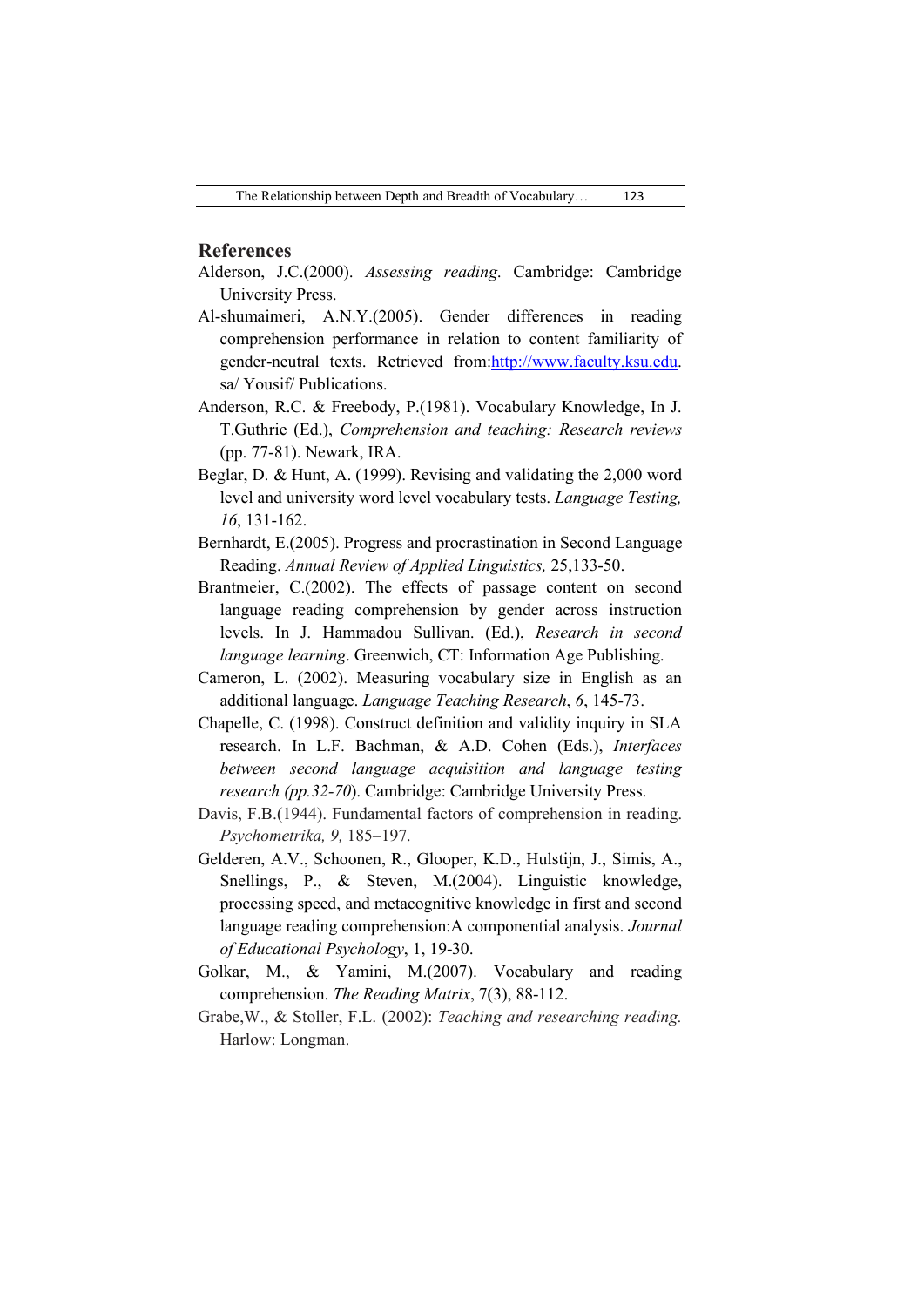- Grabe, W. (1991). Current developments in second language reading research. *TESOL Quarterly, 25*, 375-406.
- Greidanus, T., & Nienhuis, L. (2001). Testing the quality of word knowledge in a second language by means of word associations: Types of distracters and types of associations. *Modern Language Journal, 85*, 567-577.
- Guo,Y.(2006). The relationship among vocabulary knowledge, syntactic awareness and reading comprehension. (MA thesis, The Florida State University).
- Henriksen, B(1999). Three dimensions of vocabulary development.. *Studies in Second Language Acquisition, 21*, 303-317.
- Hu, M. H., & Nation, P. (2000). Unknown vocabulary density and reading comprehension. *Reading in a Foreign Language, 13*(1), 403-430.
- Hu-Hsueh-Chao, M., & Nation, I. S. P. (2000). Vocabulary density and reading comprehension. *Reading in a Foreign Language*, *13*(1), 403-430.
- Huang, C. (1999). *The effects of vocabulary knowledge and prior knowledge on reading comprehension of EFL students in Taiwan.*  Retrieved February 5, 2008, from hhtp:// *contentdm.lib.byu.edu/ETD/image/etd2508.pdf*.
- Kaivanpanah, S., & Zandi, H. (2009). The role of depth of vocabulary knowledge in reading comprehension in EFL context. *Journal of Applied Sciences*, 9(4), 698-706.
- Koda, K. (1989). The effects of transferred vocabulary knowledge on the development of L2 reading proficiency. *Foreign Language Annals*, 22, 529-540.
- Laufer, B., & Paribakht, T.S. (1998). The relationship between passive and active vocabularies: Effects of language learning context. *Language Learning, 48*(3). 365-391.
- Laufer, B. (1998). The development of passive and active vocabulary in a second language: same or different. *Applied Linguistics, 19*(2), 255-271.
- Laufer, B. 1996: The lexical threshold of second language reading comprehension: what it is and how it relates to L1 reading ability. In Sajavaara, K. and Fairweather, C. (Editors) *Approaches to*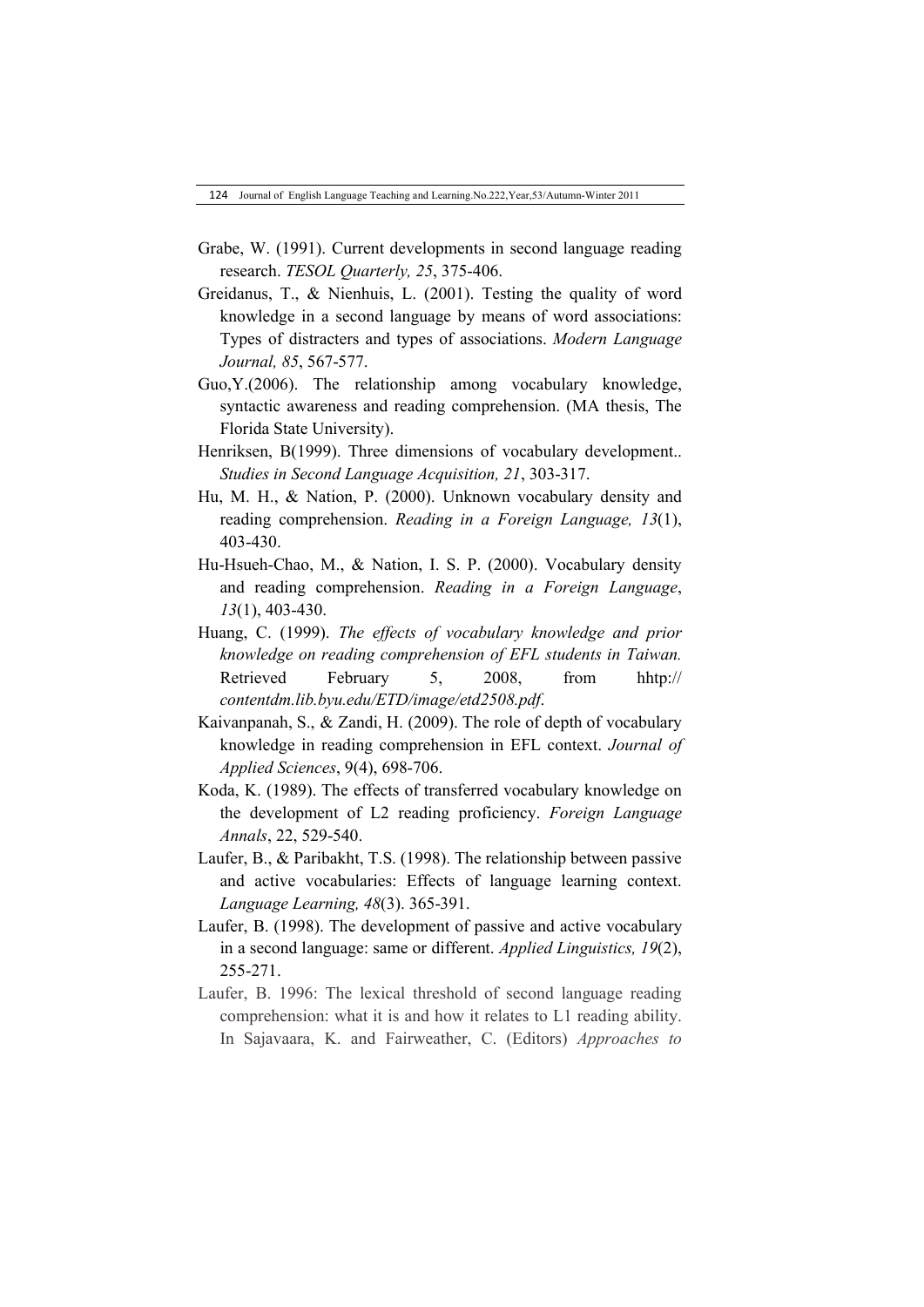*second language acquisition*. Jyväskylä: University of Jyväskylä , 55-62.

- Laufer, B. (1992). How much lexis is necessary for reading comprehension? In H. Béjoint & P. Arnaud (Eds.), *Vocabulary and applied linguistics* (pp.126-132). London: MacMillan.
- Meara, P., & Jones, G. (1990). *The Eurocentres Vocabulary Size Tests 10KA*. Zurich: Eurocentres.
- Mezynski, K.(1983). Issues concerning the acquisition of knowledge: Effects of vocabulary training on reading comprehension. *Review of Educational Research, 53,* 253–279.
- Nassaji, H.(2004). The Relationship between depth of vocabulary knowledge and L2 learners' lexical inferencing strategy use and success. *The Canadian Modern Language Review, 61*(1), 107-134.
- Nation, I. S. P. (1990). *Teaching & learning vocabulary.* New York: Newbury House.
- Nation, I. S. P. (2001). *Learning vocabulary in another language.*  Cambridge, UK: Cambridge University Press.
- Pae, T.(2004). Gender effect on reading comprehension with Korean EFL learners. *System*, 32(3), 265-281.
- Qian, D.D. & Schedle, M.(2004). Evaluation of an in-depth vocabulary knowledge for assessing reading performance. *Language Testing*, 21, 28-52.
- Qian, D.(1999). Assessing the roles of depth and breadth of vocabulary knowledge in reading comprehension. *The Canadian Modern Language Review, 56*, 282-308.
- Qian, D. (2002). Investigating the relationship between vocabulary knowledge and academic reading performance: An assessment perspective. *Language Learning, 52*, 513-536.
- Read, J.(1989). Measuring the vocabulary knowledge of second language learners. *RELC Journal*, 19(1), 12-25.
- Read, J. (1993). The Development of a new measure of L2 vocabulary knowledge. *Language Testing* 10(3), 355-71.
- Read, J. (2000). *Assessing vocabulary*. Cambridge: Cambridge University Press.
- Richards, J. (1976). The role of vocabulary teaching. *TESOL Quarterly, 10*(1), 77-90.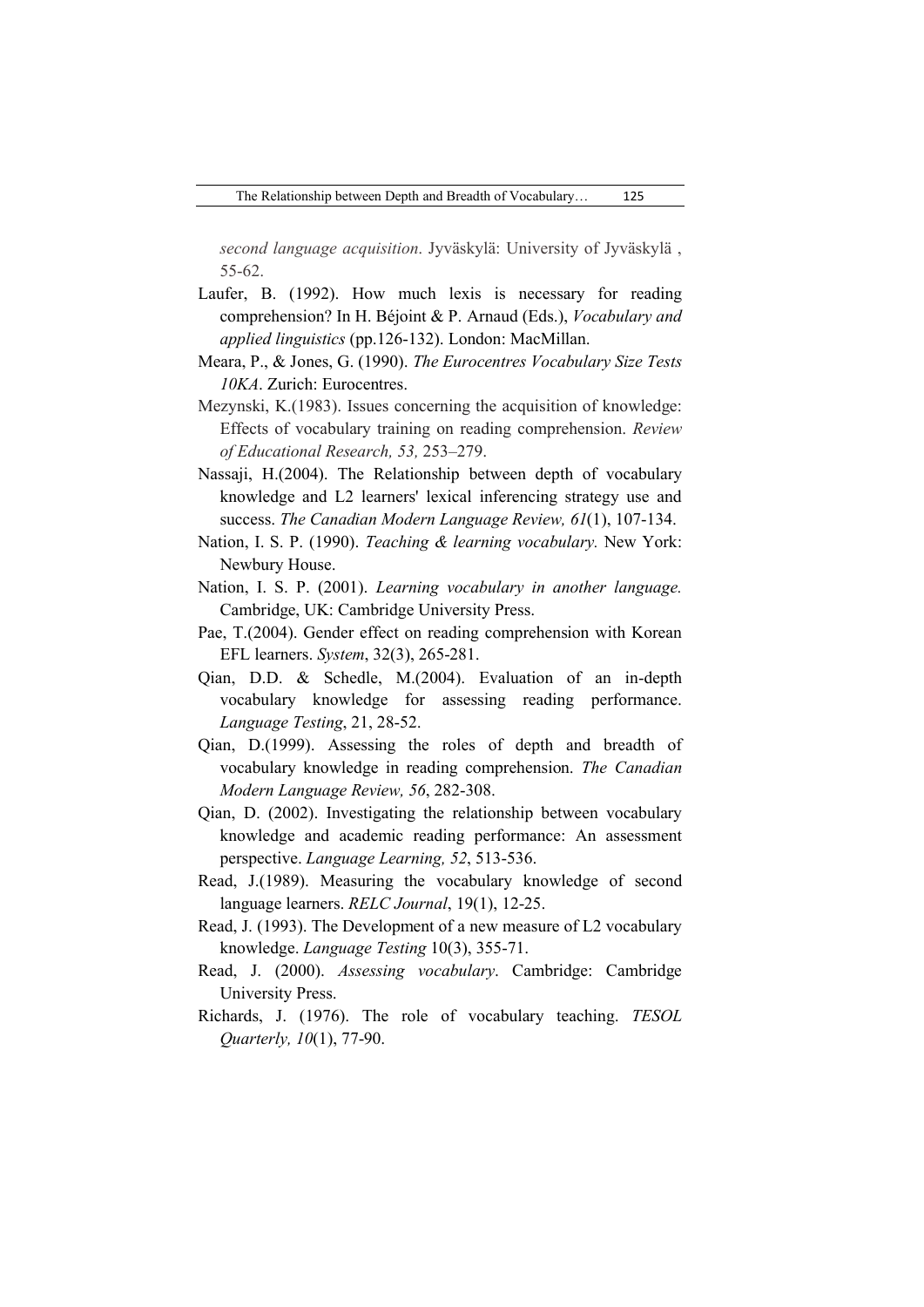- Sallabas, M.E.(2008). Relationship between 8th grade secondary school students' reading attitudes and reading comprehension skills. *Journal of the Faculty of Education*, 9(16), 141-155.
- Schmitt, N. & Meara, P.(1997). Researching vocabulary through word knowledge framework: Word associations and verbal suffixes. *Studies in Second Language Acquisition, 19*, 17-36.
- Shiotsu, T. , & Weir, C.(2007). The relative significance of syntactic knowledge and vocabulary breadth in the prediction of reading comprehension test performance. *Language Testing*, 24, 99-128.
- Snow, C.(2002). *Oral language development and demographic change*.Presentation at the Institute for Statewide Literacy Initiatives, Harvard Graduate School of Education, Cambridge, MA.
- Spearritt, D.(1972). Identification of sub-skills of reading comprehension by maximum likelihood factor analysis. *Reading Research Quarterly, 8,* 92–111.
- Stahl, S.(2003). Vocabulary and readability: how knowing word meanings affects comprehension. *Topics in Language Disorders, 23*(3), 241-247.
- Tannenbaum, K.R., Torgesen, J.K., & Wagner, R.K. (2006). Relationship between word knowledge and reading comprehension in third-grade children. *Scientific Studies of Reading*,10(4),381-398.
- Vermeer, A.(2001). Breadth and depth of vocabulary in relation to L1/L2 acquisition and frequency of input. *Applied Psycholinguistics, 22*, 217-254.
- Wei Wei, V.(2009). Gender differences in reading comprehension for Chinese secondary school students (MA thesis, University of Wisconsin-Platteville).
- Wesche, M. , & Paribakht, T.S.(1996). Assessing second language vocabulary knowledge: depth versus breadth. *Canadian Modern Language Review, 53*, 13-40.
- Wolter, B. (2001) Comparing the L1 and L2 mental lexicon. *Studies in Second Language Acquisition, 23*, 41-69.
- Young, D. ., & Oxford, R.(1997). A gender-related analysis of strategies used to process input in the native language and a foreign language. *Applied Language Learning*, *8*, 43-73.